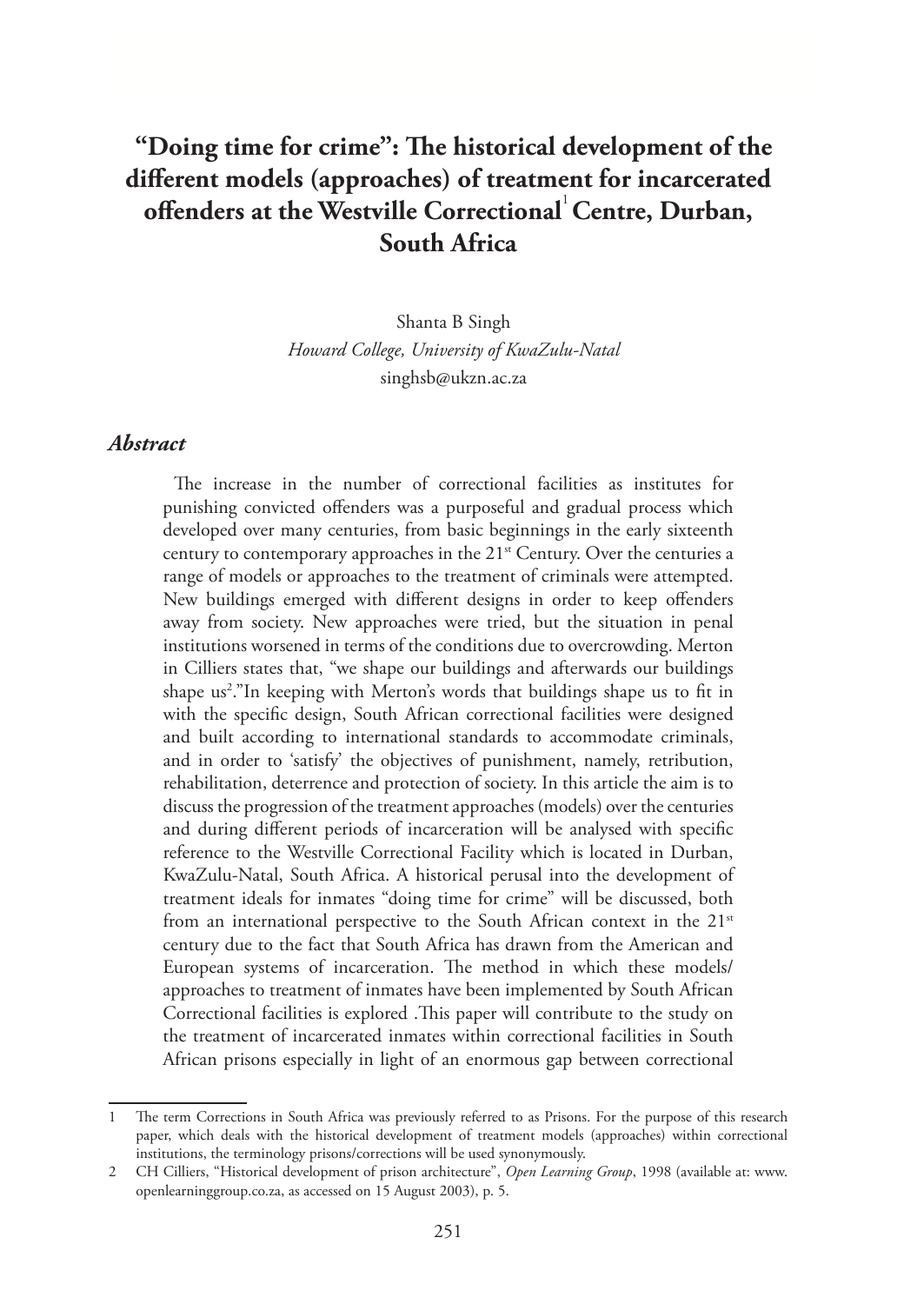policy and practice which needs to be addressed by the National Department of Correctional Services.

**Keywords:** Westville; Prison; Crime; Durban; Treatment; Offenders.

### **Introduction**

A discernible feature of the earliest prisons is the lack of a systematic policy concerning imprisonment of convicted criminals. For decades, a huge variety of buildings were used as prisons, for example, cellars beneath public buildings. These buildings as a rule were not fit for habitation or the incarceration of offenders. Individuals who the community wanted to isolate were imprisoned in these "prisons". The physical situation was appalling and "… felons, debtors, petty offenders and sometimes the insane with little attempt to separate them by sex or age or by any criterion, except perhaps by the capacity to pay for preferential treatment. No regard was paid to sanitary or moral welfare. There was no separation whatsoever, and the herding of men and women together into dayrooms made promiscuity inevitable. The sale of liquor by the warders guaranteed licentious behaviour, and Goal fever was practically endemic".3

Treatment as a means of correcting criminal behaviour has moved on the continuum of being punitive to reform to rehabilitation. The correctional panaceas of one generation all too frequently have been seen as disasters by the next. For approximately two hundred and sixty years, various approaches have been implemented to improve, change or rehabilitate offenders. Although this has been done through the years, researchers cannot assert that they have established an approach or model for the treatment of offenders that indisputably works. Although some research has been conducted in this area, South African correctional facilities' treatment approaches can only be understood from a backdrop of apartheid and post-apartheid eras. During the apartheid period, policy makers and correctional officials associated themselves with the norms and values of the Western World. These norms and values were also put into practice within correctional facilities which impacted on the incarceration of inmates.

This paper will highlight the various approaches/ models of treatment gleaned from international approaches which have been implemented in South African correctional facilities. The specific purpose is to try and ascertain how these

<sup>3</sup> CH Cilliers, "Historical development of prison architecture", *Open Learning Group*, 1998..., p. 2.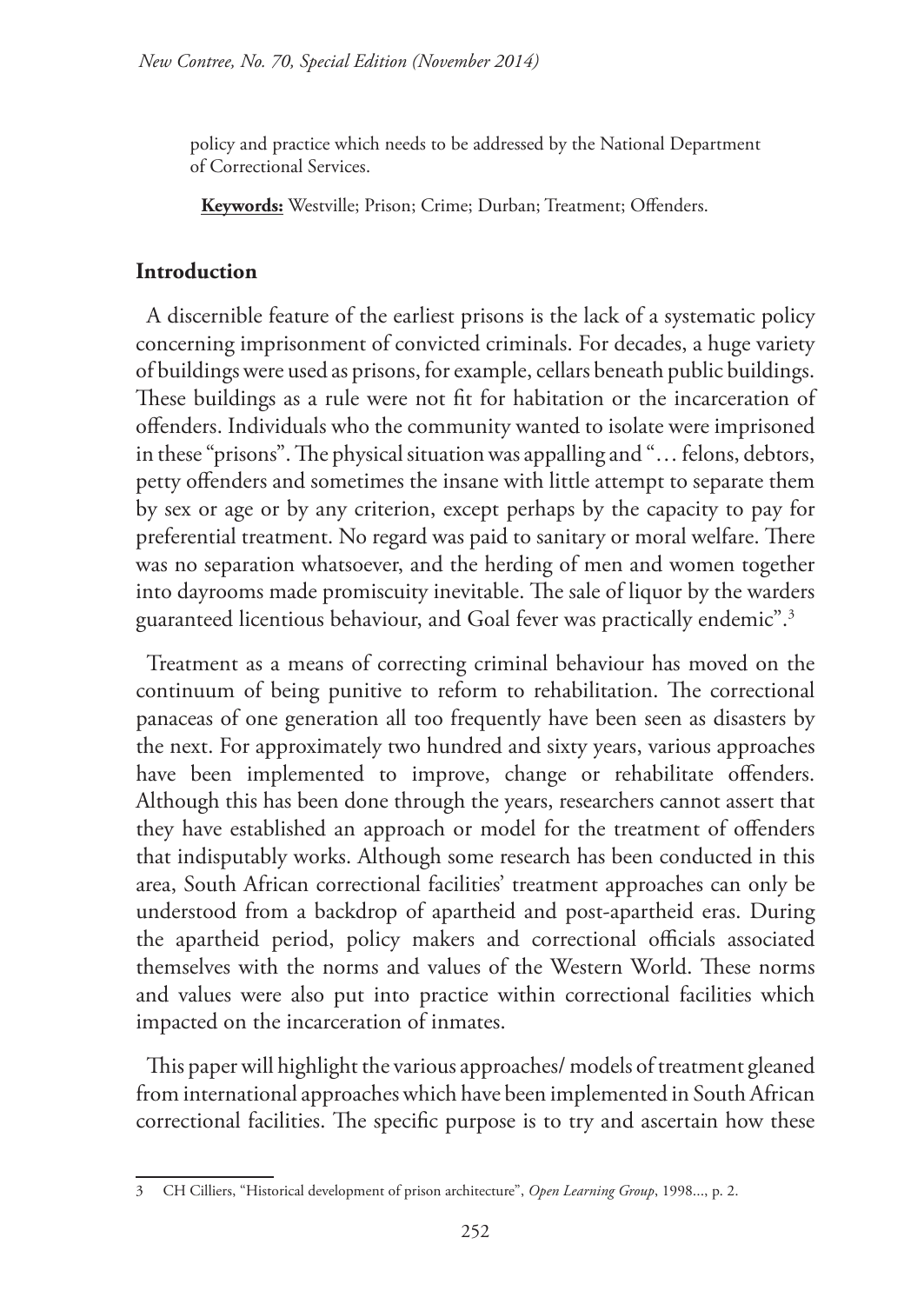approaches of the past have been tried and tested, changed over the decades and impacted on incarcerated inmates within South African correctional facilities, with specific reference to the Westville Correctional Centre (WCC). Due to the fact that this publication is a special issue which looks at regional issues, the Westville Correctional Facility (WCC) in Durban, South Africa will be discussed in detail. The data for this article was derived through three methods: firstly a detailed literature review was conducted; secondly, observations, interviews and focus group discussions were conducted with inmates and exinmates on several occasions with the correctional officials since 2005-2010 and lastly; in 2012 interviews were conducted with offenders who were still serving their sentences at the WCC and ex-offenders who had been released from prisons and were currently attending the Tough Enough Programme (TEP) at the National Institute for Crime Prevention and Reintegration of Offenders (NICRO). NICRO is a Non-Governmental Organization that was established in 1910 to provide crime reduction and prevention services. Their objectives include offender reintegration programmes, community victim support programmes, diversion and youth development programmes as well as economic opportunities programmes. These programmes begin while the offender is still within corrections and continues once the offender is released. In order to contextualise the treatment models that evolved over time, the historical contextualisation of the development of correctional systems over the centuries will first have to be analysed.

## **Historical contextualisation of the development of the prison (correctional) system as a means of punishment for offenders over the decades**

Currently correctional facilities are an important establishment in society and it is difficult to fathom that correction as a place of punishment only dates back approximately two hundred and sixty years. It emerged first in the United States and soon after in Europe, and its early phase of development was that of 1789-1848, conforming to what historian Eric Hobsbawm has termed The Age of Revolution.

Some of the most important information and practices, which led to the establishment of prisons, were associated with the American Quakers<sup>4</sup>,

<sup>4</sup> Quaker concept of penitentiary was a place where prisoners could reflect on their crimes and become penitent and thus undergo reformation. Inmates were classified by their offenses. Serious offenders were placed in solitary confinement without labor, while other offenders worked during the day together in silence and were confined separately at night.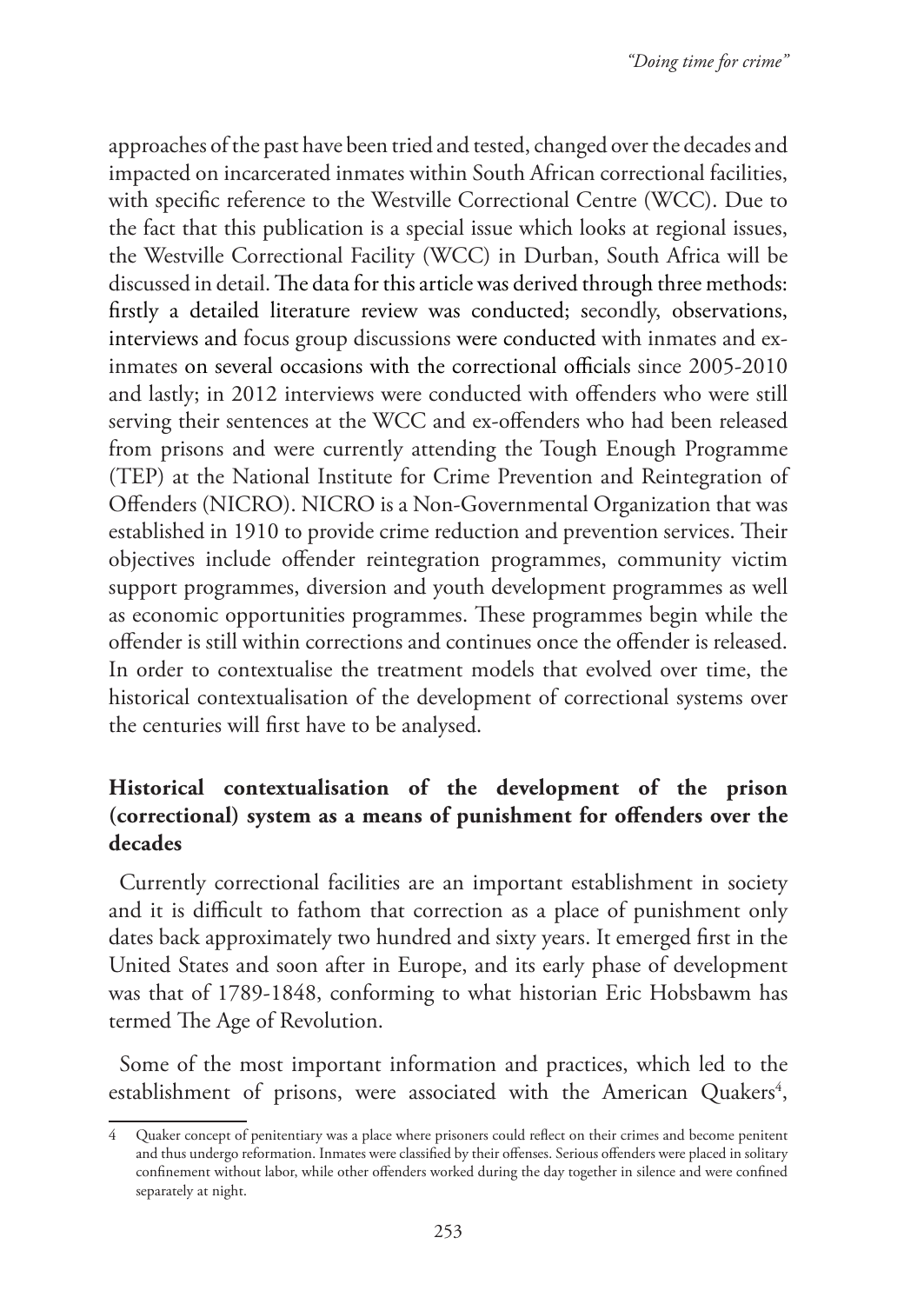around the year 1787, but there were also early European strivings in this regard. The Quakers were astounded by the cruel physical punishments of that era, especially the shedding of blood, and their revulsion led to the substitution of imprisonment for corporal punishment in those American colonial areas which they dominated for a considerable period, i.e. West Jersey and Pennsylvania. The Philadelphia Society for Alleviating the Miseries of Public Prisons was formed in 1787. They petitioned the legislature for changes in law and in the treatment of offenders, which eventually led to the first penitentiary at Walnut Street Jail, Philadelphia. The ideas inspiring humanitarian reforms were in accordance with Quaker theology, which held that "the light of God" lives in everyone.<sup>5</sup>

The treatment of criminals improved greatly in the United States after 1776, especially in Pennsylvania under the guidance of the Quakers.6 It was here that prisoners had the opportunity to meditate upon their sins and repent, while being given moral instruction by a group of friendly visitors. Eastern State Penitentiaries in America embodied Quaker ideas about the nature of man and the redemptive powers of solitary reflection and penitence. These humanitarian ideals were complicated to implement in practice. Problems with crowding, discipline, and abuses of power corrupted the system from the start.*<sup>7</sup>*

By the mid-1800s reformers had become disappointed with the prison model. Neither the Pennsylvania system nor the Auburn in America achieved the expected objective of rehabilitation and deterrence. Thus, penitentiaries soon became overcrowded, understaffed, and brutality was most extensive.

In 1831 a French delegation visited the USA with the intention of making an independent assessment of the Pennsylvania and Auburn systems. Various European visitors followed the French delegation, and by 1850 solitary confinement in terms of the Pennsylvania system were introduced to Belgium, England, Netherlands, Norway, and Sweden. In Belgium, for example, solitary confinement was carried through to exercise yards with the wearing of masks for prisoners and the use of numbers instead of names. The purpose hereof was to negate all reference to the prisoner as a human being.<sup>8</sup>

<sup>5</sup> C Bowditch, "Teaching guide to Eastern State penitentiary", *Forged Images Productions,* 1998, p. 5.

<sup>6</sup> ST Reid, *The Correctional system. An Introduction* (New York, Holt, Rinehard and Winston, 1981), p. 28.

<sup>7</sup> C Bowditch, "Teaching guide to Eastern State penitentiary", *Forged Images Productions,* 1998, p. 10.

<sup>8</sup> CH Cilliers, "Historical development of prison architecture", *Open Learning Group*, 1998..., p. 15.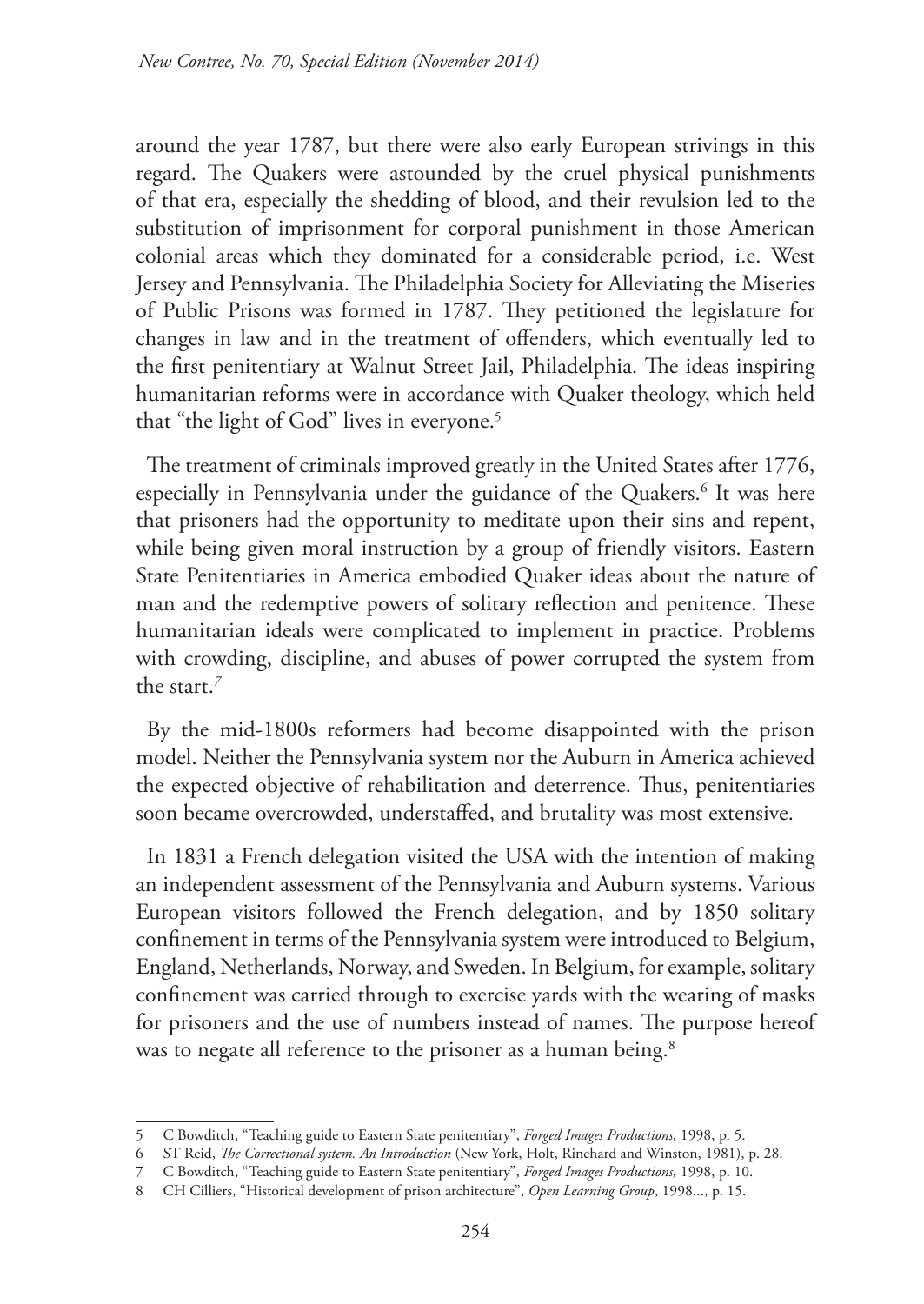Europe followed the Pennsylvania system slavishly, with few amendments. Only persons who were guilty of serious or dangerous crimes were kept in solitary confinement. Prisoners were compelled to wear masks if they were in each other's company. Although both systems showed deficiencies, they nevertheless served as models for later development.9 Similarly Cilliers asserts that not only were very few prisons constructed, but those that were, were designed according to the Auburn system if they were built in America, or the Pennsylvania system if they were constructed in Europe. The physical surroundings of the prisoners did not keep up with developments in the field of penology. Barnes and Teeters<sup>10</sup> assert that:

If it is to have any prospect of success in practice, an enlightened program for treating convicted delinquents must have an appropriate and fitting physical setting… it is generally agreed by enlightened students of the problem that most of the rehabilitative programs worked out over the last two or three generations have failed to live up to the expectations of their sponsors. No single item has played a greater part in this failure than the fact that the physical setting of convict life has almost everywhere been in conflict with the ideals underlying the reform programs.

In keeping with Barnes and Teeters' statement above, a number of strategies have been embarked upon to deal with the key challenge of overcrowding, (which is considered to be a world-wide phenomenon) in corrections. The persistence of brutality, the damage to inmates and their families, the lack of useful purpose, and the great amounts of time wasted behind bars all suggest that the problems are inherent in the institution. "No one has been able to run a decent prison - not the Quakers, not the Soviets, not the conservatives or liberals, and not the counties".<sup>11</sup>

### **Historical development of corrections in South Africa**

Historically, the distinguishing feature of the development of South African corrections (prisons) was its similarity to the mine compound. Such compounds housed mine workers, of whom many were convicts supplied by the prison system. Even today these remnants of the past are discernible in the large communal cells filled with rows of metal bunk beds in which prisoners

<sup>9</sup> JJ Neser, *Pentitentiary penology* (Isando, Lexicon Publishers., 1993), p. 65.

<sup>10</sup> HE Barnes and NK Teeters, *New horizons in criminology* (New Jersey, Prentice-Hall, Inc, Englewood Cliffs1959), p. 482.

<sup>11</sup> R Sommer, *The end of imprisonment* (New York, Oxford University Press, 1976), p. 88.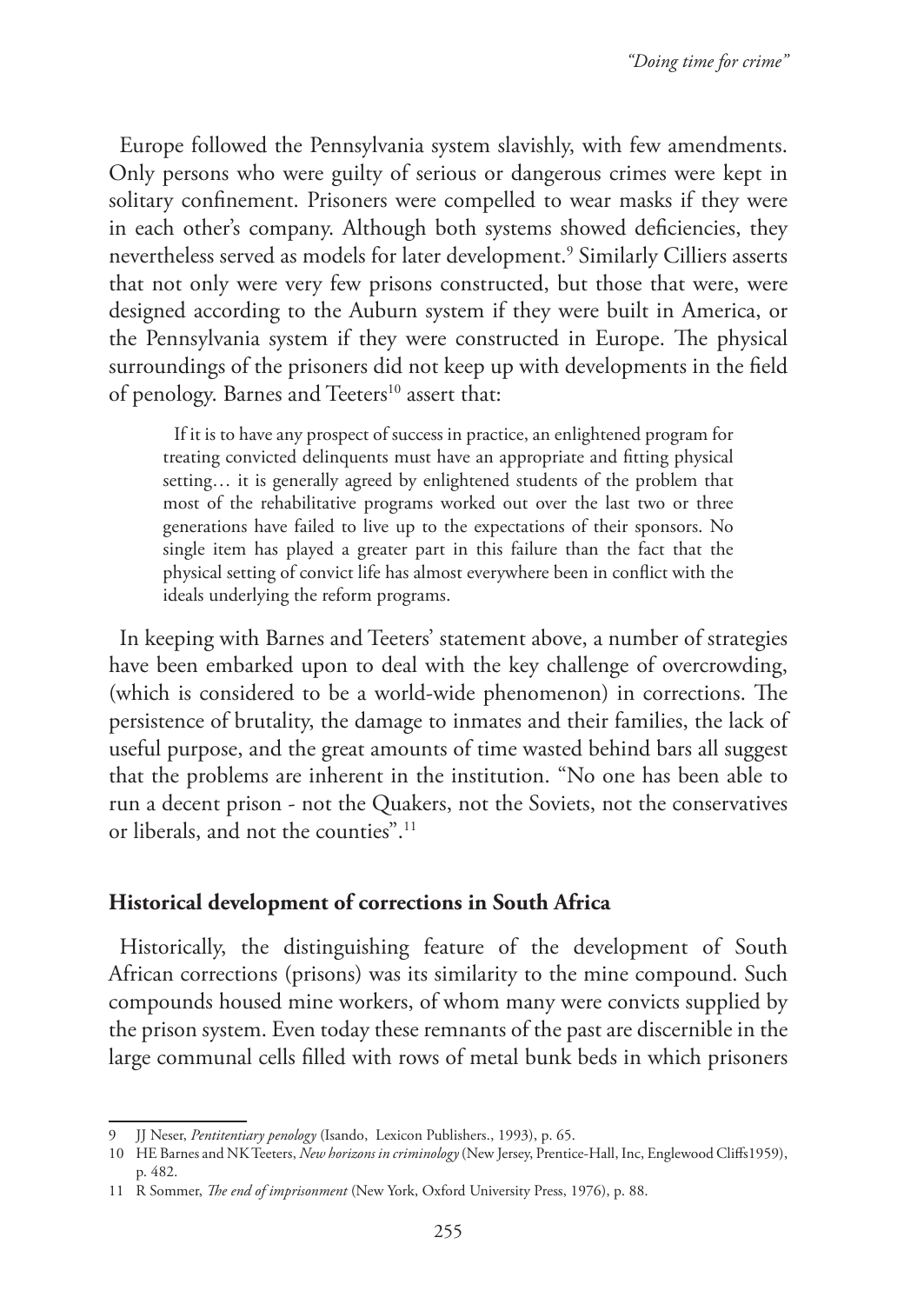#### are housed.12

When the Dutch occupied the Cape in 1652, physical punishment was meted out to offenders and also public executions and crucifixions were the norm. When the British occupied the Cape (1795-1803), physical punishment was replaced by imprisonment. When slavery was abolished in South Africa in 1807, a penal policy was introduced in the Cape. Due to the abolishment of slavery a great shortage of labour was experienced in the Cape. In order to control this, an elementary pass system was introduced and violation of this pass system resulted in incarceration.

In 1859, the Breakwater Prison was built in the Cape and it was the first prison to initiate racial segregation. These prisoners were used as unskilled labour to build roads and to work in the harbours. This trend continued until the 20<sup>th</sup> century. The British occupation of the Transvaal and Orange Free State Republics in 1900 led to a major re-organisation of the penal systems in these provinces. This era will most likely be remembered most for an already inflated inmate population, mostly due to transgressions of the pass laws, and the fact that mining companies used prison labour at very low rates.<sup>13</sup> After the Union in 1910, the Prisons and Reformatories Act 13 of 1911 was introduced. The result was that the courts began to play an instrumental function in the improvement of penal law and the treatment of prisoners inside the prison system. There was a great deal of talk about rehabilitation but very little really materialised. Punishment for transgressions within correctional centres was cruel and it included whippings, solitary incarceration, nutritional punishment and extra labour. Racial separation within correctional centres was set by legislation and it was strongly enforced throughout the state.

In 1945 a development of particular significance was made with the appointment of the Penal and Prison Reform Commission - the Lansdown Commission. The compelling reason for its implementation originated from the Penal Reform Committee of the South African Institute of Race Relations (SAIRP). The main aim of the Penal Reform Committee included:<sup>14</sup>

• Urging greater use by the courts of remedial and rehabilitative measures in place of imprisonment;

<sup>12</sup> Institute for Security Studies (ISS), "The problem of prisons - correcting corrections, prospects for South Africa's prisons", Monograph, 29, October 1998 (available at: http://www.iss.co.za/Pubs/Monographs/No 29/Prison. html, as accessed on 14 January. 2003), p. 1.

<sup>13</sup> "White paper on corrections", 2005 (available at: www.gov.za, as accessed on 21September 2012), p. 24.

<sup>14</sup> D van Zyl Smit, *South African prison law and practice* (Durban, Butterworths, 1992), p. 26.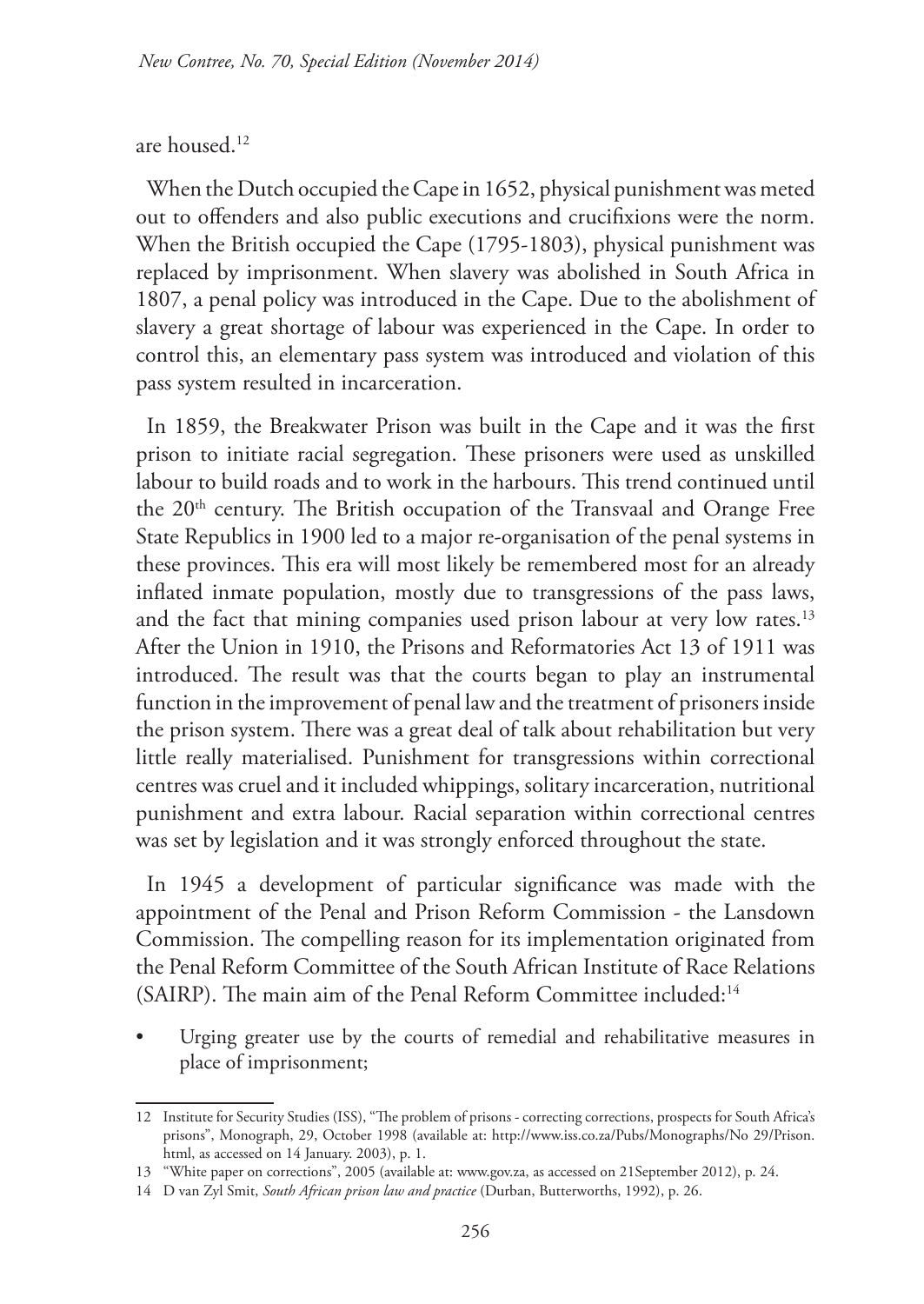- Demanding the abolition of racial discrimination resulting in unequal sentences;
- Suggesting improvements in prison regulations and the abolition of spare diet, solitary confinement, and corporal punishment.

The Commission warned against militarisation. The Lansdown Commission found that the Prisons and Reformatories Act No 13 of 1911 had not introduced an innovative period in South African Prisons but that it had in fact been a means for maintaining the cruel and unjust prison system that preceded.15 Africans continued to be unrelentingly incarcerated for failure to pay their taxes and for pass offences, which implied that incarcerated men were still available for work.

The Nationalist Government, which came into power in 1948, had great hostility to the general approach of the Commission. Simultaneously the fragile social consensus around prisons was breaking down in other aspects. Defiance of the pass laws, of the kind that the Lansdown Commission had warned against, increased which impacted directly on prisons.<sup>16</sup> Lansdown recommended that rehabilitation of prisoners should be the focus of the Prisons Department, which would be enhanced by the civilian accoutrements, and administration of senior officials. On the question of statutory offences applicable only to Africans, the Commission was more evasive. It acknowledged that these offences led to many short sentences of imprisonment being imposed and agreed that such sentences not only caused overcrowding, but also held the danger of criminalizing a large section of the population.17

With the introduction of the Prisons Act, No 8 of1959, the former South African government introduced legislation, which effectively provided for the application of the policy of apartheid in the then Prisons Service. On 1 September 1959 the new Prisons Act 8 of1959 was amended and this resulted in a completely new dispensation. The department's responsibilities were described in section 2(2) of the above act as follows:

- Safe custody of prisoners;
- Treatment and rehabilitation of sentenced prisoners;
- Efficient management of prisoners; and
- *• Other duties charged from time to time*.

<sup>15</sup> Department of Correctional Services, *Draft green paper* (Pretoria, Government Printers, 2003).

<sup>16</sup> D van Zyl Smit, *South African prison law and practice...*, p. 30.

<sup>17</sup> D van Zyl Smit, *South African prison law and practice...,* p. 28.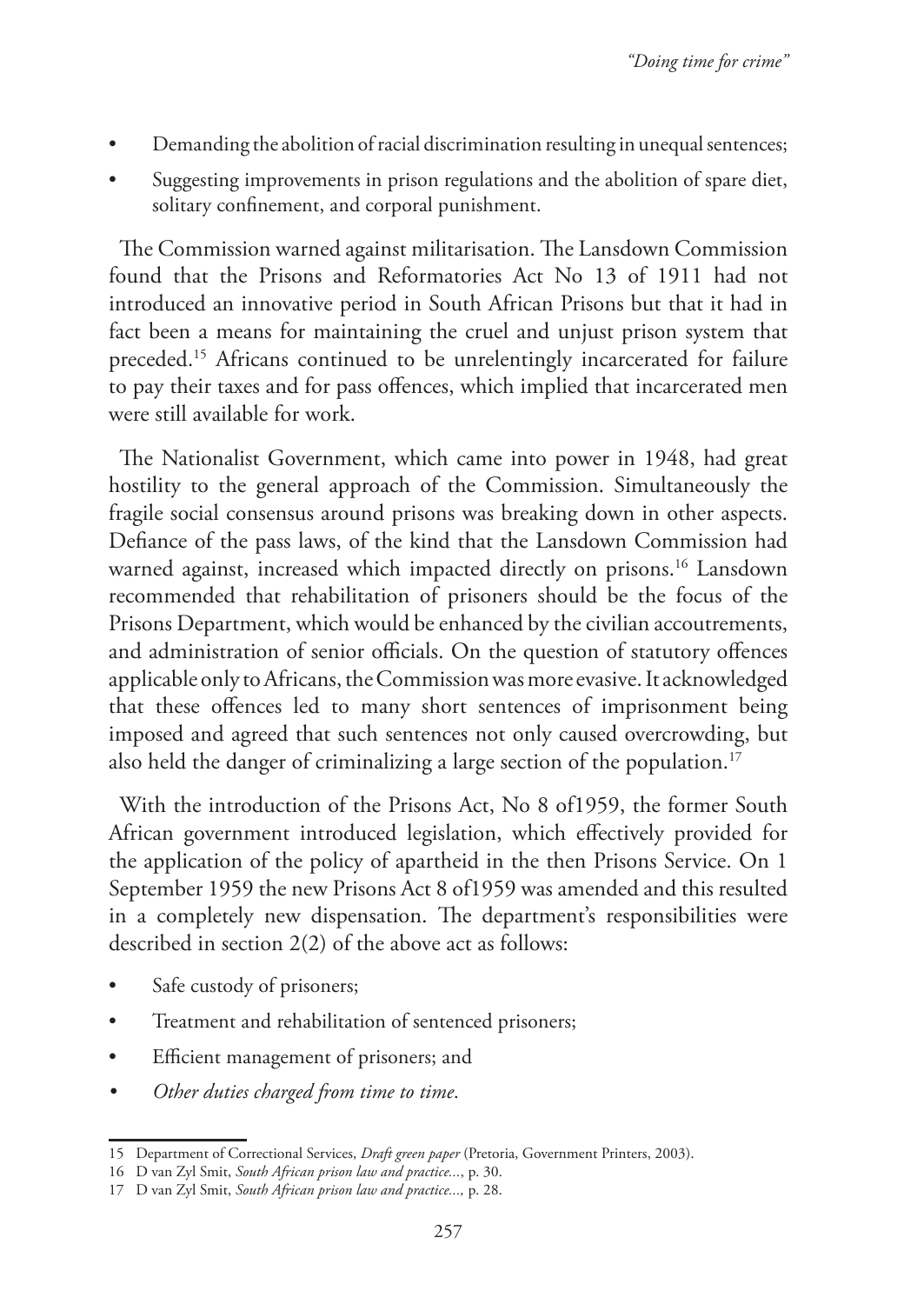New laws were introduced which were based on the guiding principles of apartheid and entrenched the racial segregation of prisons. The consequence of this was not only the segregation of whites and blacks, but also the ethnic separation of black prisoners. The Act not only implemented a two-stream correctional policy for Bantu and European offenders, but also (so far to a lesser extent), special arrangements for members of different Bantu nations in one institution. Placing the Bantu offender in a correctional institution for people of his own group and race not only recognises existing ethnological differences but in addition is in accordance with the national policy of differential developments.<sup>18</sup>

Prior to the establishment of the new Prisons Act No 8 of 1959, the department's most important function was the safe custody of prisoners. In the light of the important social services, which were expected of prison, personnel, recruiting and training methods had to be considerably changed.19 In addition, all prisons became closed institutions, i.e. all media and outside inspections were prohibited as well as the reporting and publishing of photographs. The consequence of this was the entrenchment of a relatively closed institutional culture within the prison service and as a consequence the norms of prison law were relatively remote from everyday practice.<sup>20</sup>

There were also attempts to gain international acceptance for the South African prison system. At the centre of this was the Standard Minimum Rules for the Treatment of Prisoners adopted by the First United Nations Congress on the Prevention of Crime and the Treatment of Offenders held in Geneva from 22 August to 2 September 1955. The Director of Prisons, Mr VR Verster, who was also a member of the International Penal and Penitentiary Foundation, represented the Union of South Africa. Mr Verster, in 1958, produced a booklet in which he made an analysis of the existing system in relation to international standards. He claimed that:<sup>21</sup>

The prison system of the Union of South Africa is conducted in conformity with the basic principle of non-discrimination on grounds of race, colour, sex, language, religion, political outlook, national or social religion, birth or other status. All laws, regulations, etc, pertaining to penal institutions and the manner in which prisoners confined therein are to be treated, refer specifically

<sup>18</sup> Institute for Security Studies (ISS), "The Problem of prisons- correcting corrections, prospects for South Africa's prisons", p. 1.

<sup>19</sup> JJ Neser, *Pentitentiary penology...,* p. 69.

<sup>20</sup> Department of Correctional Services, *Draft green paper...*

<sup>21</sup> D van Zyl Smit, *South African prison law and practice...*, p. 32.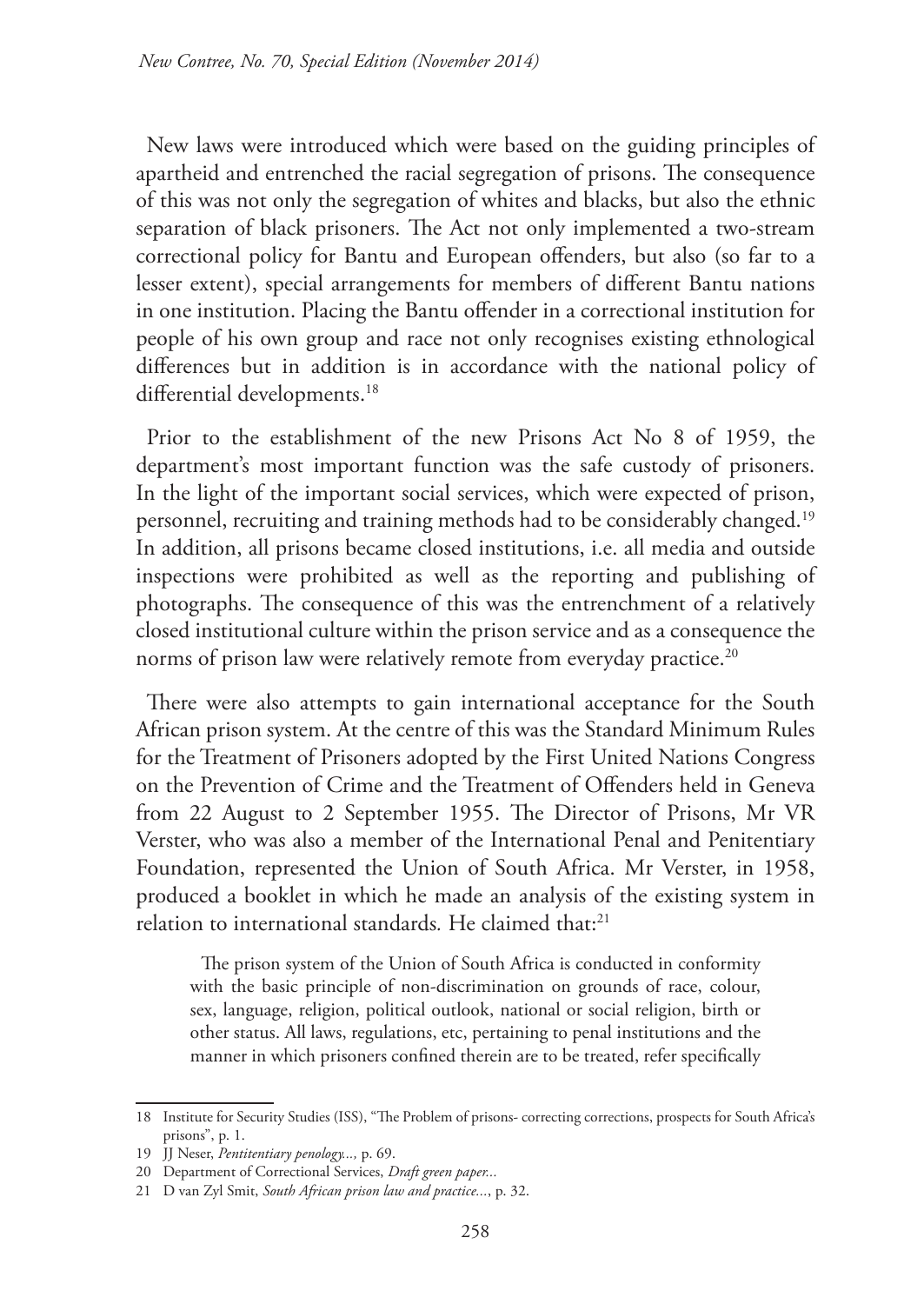to 'prisoners' in the widest sense of that word without any discrimination whatsoever".

Post 1959, prisons were managed under the rules of apartheid and the militaristic approach increased. At first, prisons were not used on a large- scale to control political unrest. However, this quickly changed in the post-Sharpville period of the early 1960s, when the incarceration of political detainees and sentenced political prisoners became a feature of South African prisons.<sup>22</sup> Consequently from the 1960s a greater number of political prisoners were added to the South African prison population. The written documentation and legal protests to the authorities contributed to an international condemnation of the prison conditions. This led to an increasing attack on the legitimacy of the prison system. The incarceration of high profile prisoners raised immense concern amongst international organisations such as the Red Cross, Amnesty International and the United Nations. The response of the government at the time was to grant more powers to prison authorities.

The Viljoen Commission proposed another important "agent of legislative change" in 1976. This Commission had some impact on the evolution of prisons. The Viljoen Commission was appointed to inquire into the penal system of the Republic of South Africa and to make recommendations for its improvement, provided that the enquiry as to whether the death penalty should be retained shall not be inquired into.

The authenticity of the prison system was further questioned in the 1980s. On 1 November 1980 the Department of Prisons once again became part of the Department of Justice. In South Africa by 1981 the state acknowledged that drastic steps were necessary in order to limit the prison population figures, which had also grown disproportionately world-wide.<sup>23</sup> The Krugel Committee was appointed to examine the overcrowding problem, yet it took 10 years before correctional supervision could be legally implemented. There were amendments to the law for the imposition and implementation of correctional supervision in the Criminal Procedure Act, Act 51 of 1977, and the Prisons Act 8 of 1959 which were approved during the 1991 parliamentary session. The amended Correctional Services and Supervision Matters Amendment Act 122 of 1991, which made provision for the treatment of

<sup>22</sup> Institute for Security Studies, "The problem of prisons-correcting corrections, prospects for South Africa's prisons", p. 1.

<sup>23</sup> Institute for Security Studies, "The problem of prisons-correcting corrections, prospects for South Africa's prisons, p. 41.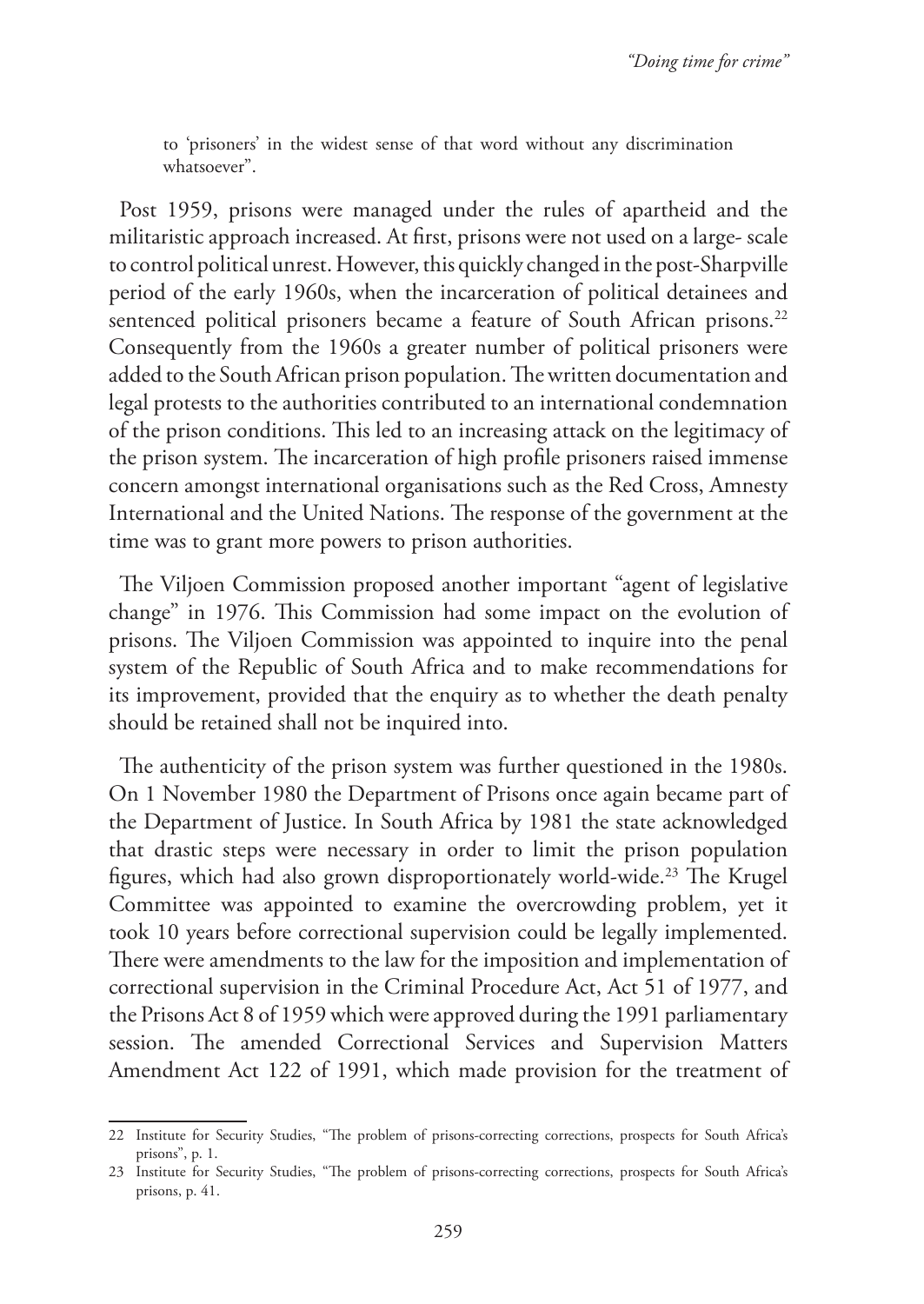sentenced and unsentenced offenders was approved by the State President in August 1991.24

During the early 1990s there were extensive reforms in the prison system. The political changes, which began in 1990, had a direct impact on the prison system in South Africa. Reference to race was removed and prisons were desegregated. The gradual release of political prisoners during the course of 1990 and 1991 meant that the prison authorities could look forward to a period in which prison management would not necessarily be linked to major national political questions.25

Subsequent to the release of Nelson Mandela and the unbanning of the African National Congress in the early 1990s, measures were taken to reorganize and improve the Department. The Criminal Procedure Act was amended in 1990 in order to limit the imposition of the death penalty. There was also the lifting of the State of Emergency in 1990 and the Internal Security Act No 74 of 1982 in 1991, was modified. Amendments to the Prisons Act No 8 of 1959 to the (Prisons Amendment Act 92 of 1990) addressed the abolition of apartheid in the prison system. Fundamental in this respect was the elimination of the condition that "white" and "non-white" prisoners had to be housed separately.<sup>26</sup>

In 1990, apartheid in the prison system was formally abolished, with the withdrawal of the section requiring black and white prisoners to be housed separately. The Prison Service was separated from the Department of Justice and renamed the Department of Correctional Services and on the 21 September it was re-instituted as a fully-fledged state department. The Prisons Act No8 of 1959 and the Criminal Procedure Act No 51 of 1977 were amended during 1991 to provide for the imposition and implementation of correctional supervision. The Prisons Act was renamed the Correctional Services Act No 8 1959 in 1991.27

In October 1994, the Department released the White Paper on the Policy of the Department of Correctional Services in the New South Africa. Its plan was to stimulate debate on correctional matters and redefine priorities that will eventually lead to where it should be, so that it comes to grips with a

<sup>24</sup> JJ Neser, AE van der Hoven, A Marce & DN Swart, *Contemporary crime issues and reaction to crime* (Pretoria, UNISA, 2001), p. 5.

<sup>25</sup> D van Zyl Smit, *South African prison law and practice...*, p. 40.

<sup>26</sup> D van Zyl Smit, *South African prison law and practice...*, p. 32.

<sup>27</sup> JJ Neser, *Pentitentiary penology...,* pp. 74-75.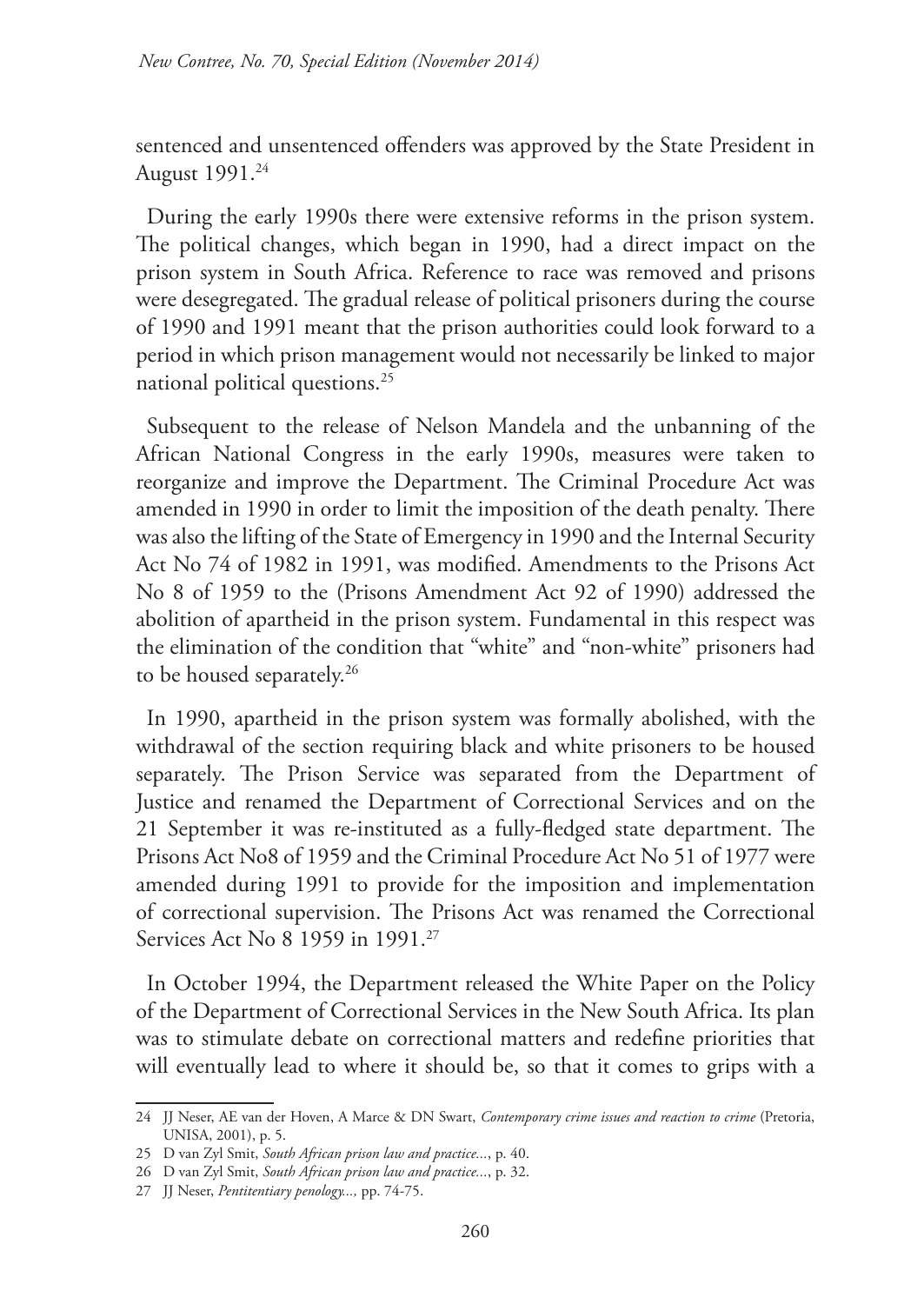correctional model for a new South Africa. On 21 October 1994, a White Paper on the Policy of the Department of Correctional Services recognised the fact that the legislative framework of the Department should provide the foundation for a correctional system appropriate to a constitutional state, based on the principles of freedom and equality.<sup>28</sup>

On 1 April 1996 the correctional system was demilitarised, a step that was necessary for the department to be able to carry out its responsibilities with regard to the development and treatment of offenders. The National Crime Prevention Strategy (NCPS) accepted by Cabinet in 1996 adopted an Integrated Justice System (IJS) approach that aimed through Pillar 1 of the NCPS at making "the criminal justice system more efficient and effective". It aimed at providing a sure and clear deterrent for criminals and reduce the risks of re-offending".29 A milestone in the history of the Department was the promulgation of new legislation in the form of the Correctional Services Act, Act 111 of 1998. According to this legislation, there had to be a total departure from the 1959 Act and it embarked on a modern, internationally acceptable prison system, designed within the framework of the 1996 Constitution*.* The overcrowding of corrections continued to be a predicament. Throughout the period between 2000 and 2003 there was incessant engagement with the Strategic Direction of the Department. Various role players have tried to interpret the purpose of the correctional system and decide on the policy direction, which was essential for successful delivery on rehabilitation and the prevention of recidivism.

### **The Correctional System of Natal**<sup>30</sup>

 For a substantial period there was no prison in Natal in the true sense. In 1849 a brick building was established with the provision for ten communal cells. By 1907 due to the increasing offender population this had increased to 260 cells. Proper accommodation was a problem in Pietermaritzburg for a considerable period, but a prison was completed in 1863. The initial number of 25 cells had expanded to 158 by 1907. By this stage there were already 40 prisons in Natal.<sup>31</sup>

<sup>28</sup> Department of Correctional Services, *Draft green paper...* 

<sup>29</sup> Department of Correctional Services, *Draft green paper.*

<sup>30</sup> Natal is now referred to as KwaZulu-Natal (KZN), and Durban is a city within KZN.

<sup>31</sup> CH Cilliers and J Cole, *Penology PNL 199-C* (Pretoria, UNISA, 1997), p. 112.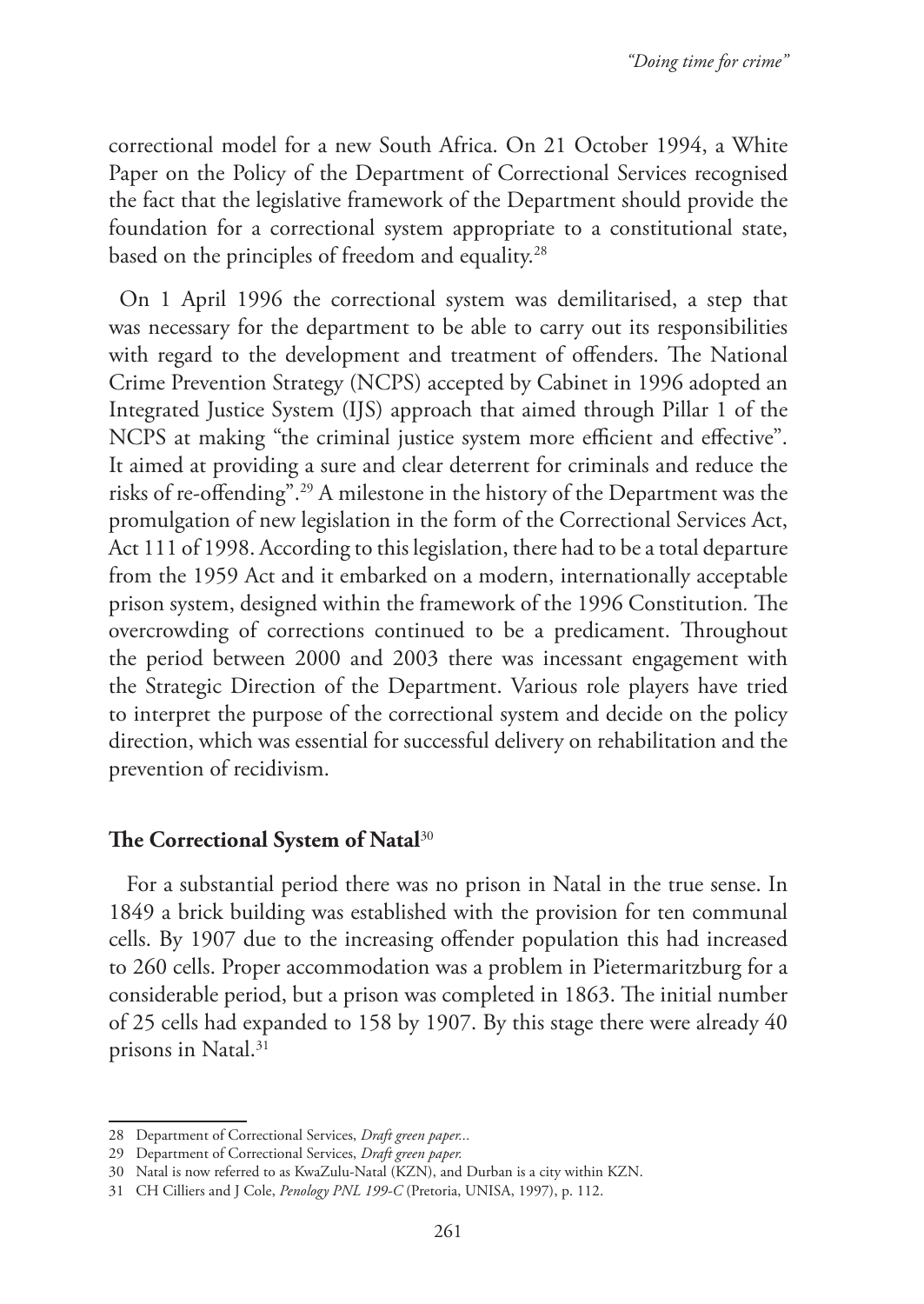The correctional conditions were harmful and unhygienic. Corrections were overcrowded and there were basic shortcomings in the system. A recurrent problem was that of escapes and attempted escapes. Due to the overcrowded conditions in prisons, there was no classification of inmates. Corporal punishment was common and included the use of the whip. Objections were raised against the use of this device; however, the whip was replaced by the cane. There was no question of reform at this point in time because of the lack of scientific knowledge of crime causation and insufficient facilities in the existing institutions.<sup>32</sup> In 1887 a tripartite classification system of "Europeans", "Indian" and "Native" (African) was adopted in a government notice. In 1888 this classification system was applied to labourers. This had a ripple effect in terms of segregation of accommodation for prisoners. Thus there was no major penal reform in Natal before the Union in 1910.<sup>33</sup>

Much has changed in Natal over the past decades and since the last century. Firstly corporal punishment, in South Africa, has been abolished for it goes against the constitutional rights of the individual. Secondly, there is adequate knowledge about crime causation and facilities are being upgraded in prisons so that programmes for the rehabilitation and prevention of recidivism (namely the rate at which offenders re-offend after completion of sentence) could be implemented. Notwithstanding the slow progress, the overcrowding and appalling conditions in prisons hamper the efforts that are instituted for transformation.

### **The establishment of the Westville Correctional facility in Durban**

Westville is a residential suburb close to Durban in KwaZulu-Natal, South Africa, which is situated 20 km inland from the Durban city centre. Previously an autonomous metropolitan area governed by a Town Council, it currently forms part of the eThekwini Metropolitan Municipality, which also includes Durban. The Westville Correctional Centre (WCC) is one of the largest correctional facilities in the country and the only prison located in the Durban, Westville area. There are thirty nine (39) correctional centres in KwaZulu-Natal and the Westville Correctional Centre is the largest.

Durban Westville Correctional Centre was opened in 1985 but was preceded by two small prisons, named Central prison and the Point Prison, which were

<sup>32</sup> CH Cilliers and J Cole, *Penology PNL 199-C...,* p. 112.

<sup>33</sup> D van Zyl Smit, *South African prison law and practice...*, p. 18.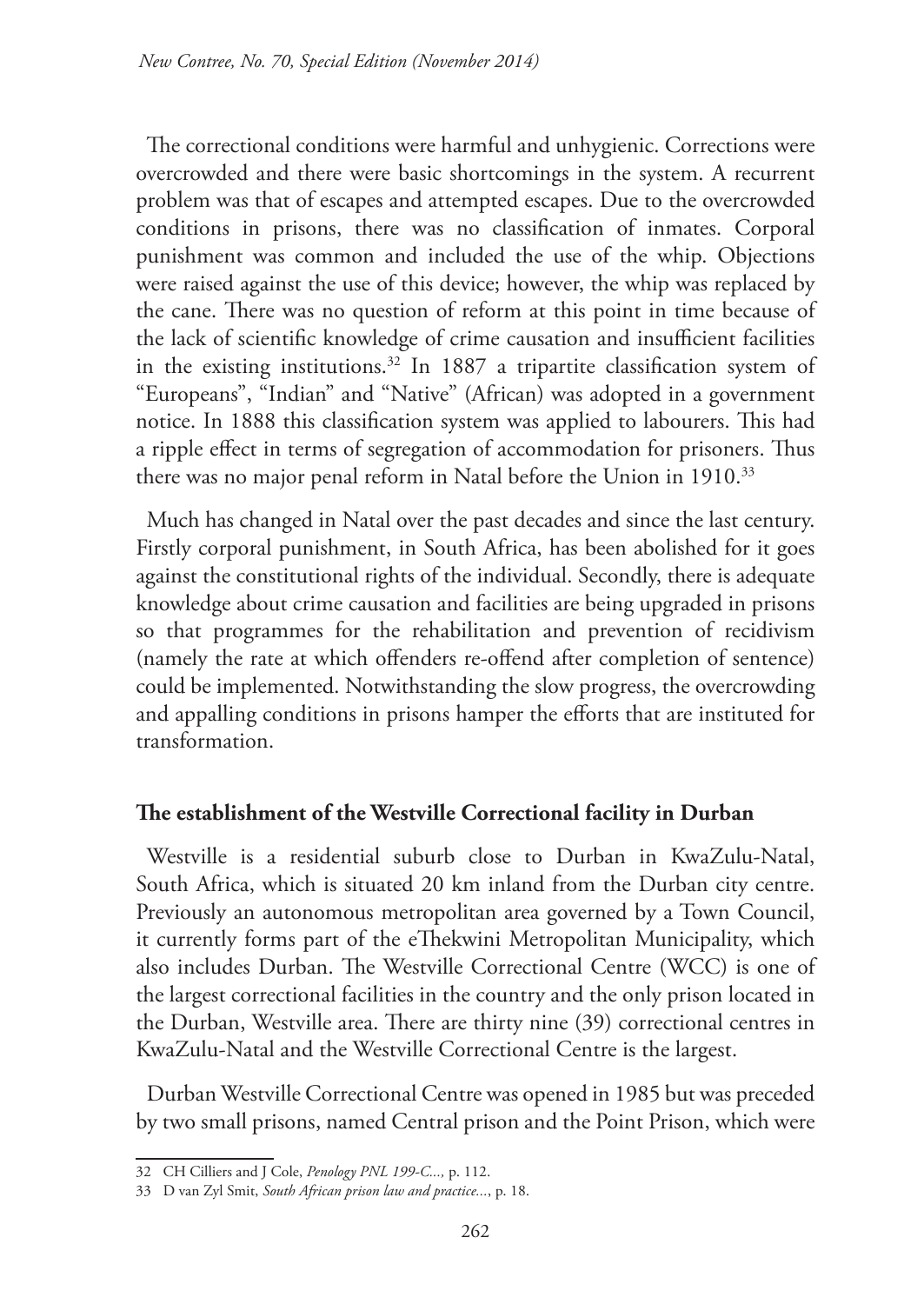situated in the city centre. These prisons were very similar to Robben Island prison, as they were situated close to the old harbour. Overcrowding was then already a huge problem. The Point prison accommodated only maximum security inmates, (which means inmates who were detained there were sentenced), whereas Central prison accommodated a combination of sentenced and remand prisoners. The reason why Central prison accommodated a combination of inmates was because it was situated nearer the magistrate courts, from where offenders were admitted.

 Even prior to the two said centres there was another prison in the North Coast of Durban, named Verulam prison; this is where the late honourable Mahatma Gandhi was detained due to pass laws. The then styled prisons were attached to either a police station, or to a hospital, from where assistance was easily received when necessary.

 However, the first prisoners started to fill the Westville prison in June/ July of 1985 but by then gang related problems were already a challenge to authorities. As an attempt to handle the prevalent gang related activities among prisoners the 28" prison gang members were detained in the B – side and the 26" members in the C-side of the prison.

 The B-side was a maximum security classified prison and inmates detained there were mostly transferred from Point prison. So the gradual amalgamation into the Westville prison, of the said two small Durban prisons occurred in 1985.

Currently the Durban Westville Correctional Centre consists of a total of five(5) sections/Correctional Centres namely:

- Durban Correctional Centre A (which houses awaiting trial offendersunsentenced);
- Durban Correctional Centre B (which houses sentenced male maximum security inmates);
- Durban Correctional Centre C (which houses sentenced short-to-medium security inmates);
- Durban Youth Correctional Centre (which houses youth who are in conflict with the law and have been sentenced); and
- Durban Female Correctional Centre (which houses female sentenced inmates).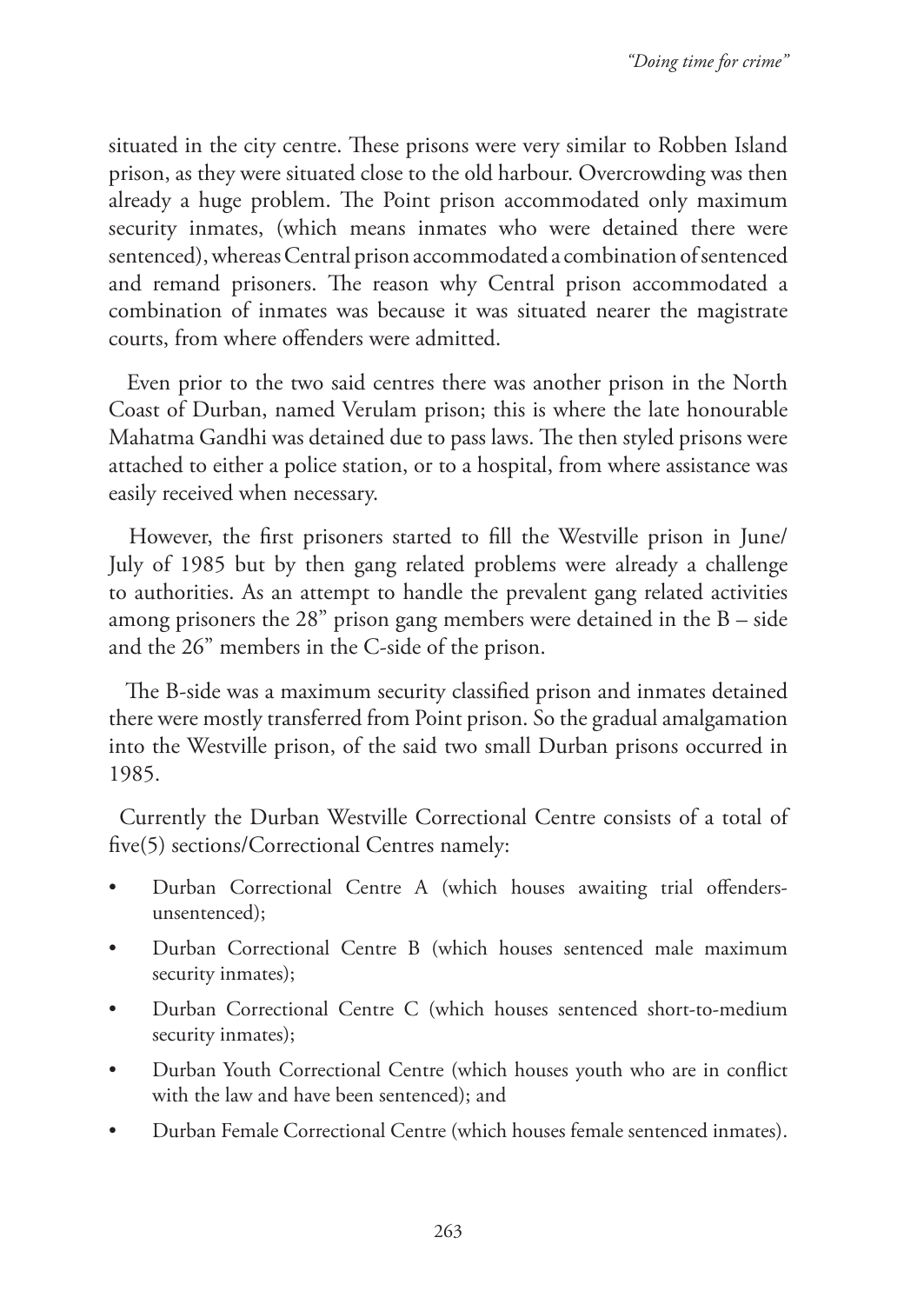The WCC has approximately  $\pm$  12 500 inmates, including sections for males, females, juveniles and remand (awaiting-trial) offenders. Each centre has a medical facility available to it, but only Medium B has beds that serve as an internally-based hospital. The WCC was initially built to accommodate 6023 prisoners. The centre also accommodates inmates with very long sentences and awaiting trial detainees who are incarcerated for long periods of time

The Westville Correctional facility is one of the largest centres in South Africa and has experienced changes in direction to the detention and treatment of inmates within the system (different approaches) and the challenges facing the Department of Correctional Services over the past few decades; especially those of overcrowding and related problems as in most South African corrections.



Image 1: Durban Westville Correctional Centre<sup>34</sup>

## The historical development of the models of approach to institutional **treatment**

The history of correctional thought and practice has been marked by enthusiasm for new approaches for the treatment of incarcerated offenders, disillusionment when these approaches do not work, and then substitution of these approaches with yet other approaches or models of treatment. For approximately two hundred and sixty years, various methods have been

<sup>34</sup> This photo appeared on the website of the Department of Correctional Services (available at: www.dcs.gov.za, as accessed on 11 November 2014), p. 1.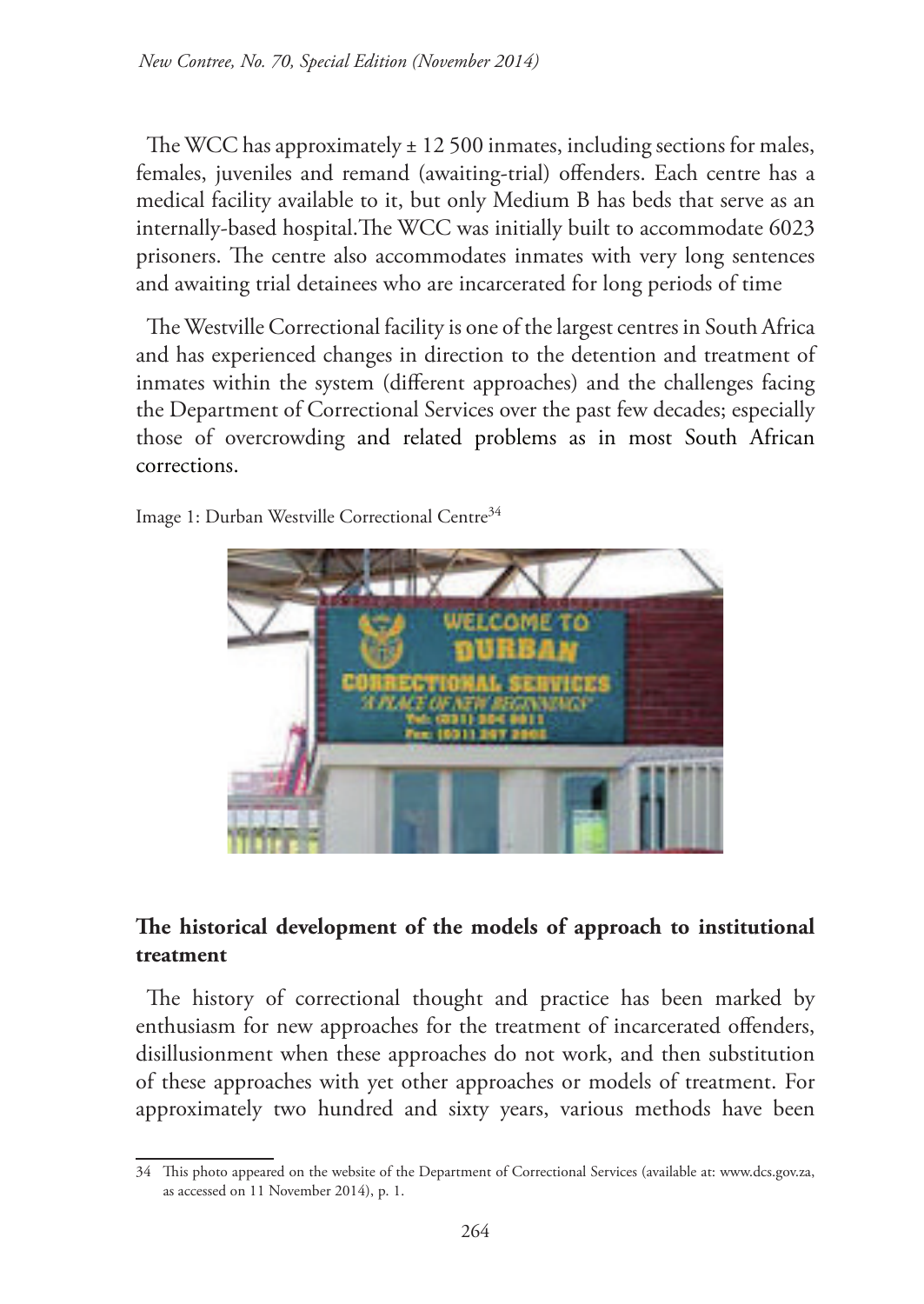implemented to improve, change or rehabilitate offenders. Throughout the decades, researchers cannot maintain to have established a single system for the treatment of offenders that unquestionably works. There has been a shift of focus from the punishment to the rehabilitation of offenders. During the contemporary period the correctional treatment and planning have progressed through the various stages of which the following will be discussed:

- The medical model:
- The re-integration model;
- The warehousing/overcrowding era;
- The restorative justice model;
- Rehabilitation.

Each model was designed differently based on its overriding goal, and this affected the physical design, policies, and programs that were implemented within each of the models. The development of the treatment systems (often referred to as models or approaches) over the different periods will be analysed and an explanation of each of these models will be given with the emphasis of rehabilitation in South Africa being discussed in detail.

### **The medical model**

This model was used extensively during the 1920s in America. The medical model provides for the offender to be viewed as a diseased person. According to this model, his crime is merely a symptom of his disease.<sup>35</sup> Due to his illness the offender was unable to control his behaviour, and the best place to "treat" him was in prison. The development of rehabilitation programmes began in the1930s and 1940s when the skills of psychologists, social workers, educators and ministers of religion were used by the treatment team. Although they could make diagnoses, psychiatrists found it difficult to design a treatment programme for prisoners.36

The medical model was based on determinism, which held that the offenders behaviour is determined by circumstances beyond his control-offenders are thought not to be able to exercise free will, thus they cannot be held

<sup>35</sup> CH Cilliers, "Historical development of prison architecture...", p. 25.

<sup>36</sup> CH Cilliers and J Cole, *Penology PNL 199-C...*, p. 128.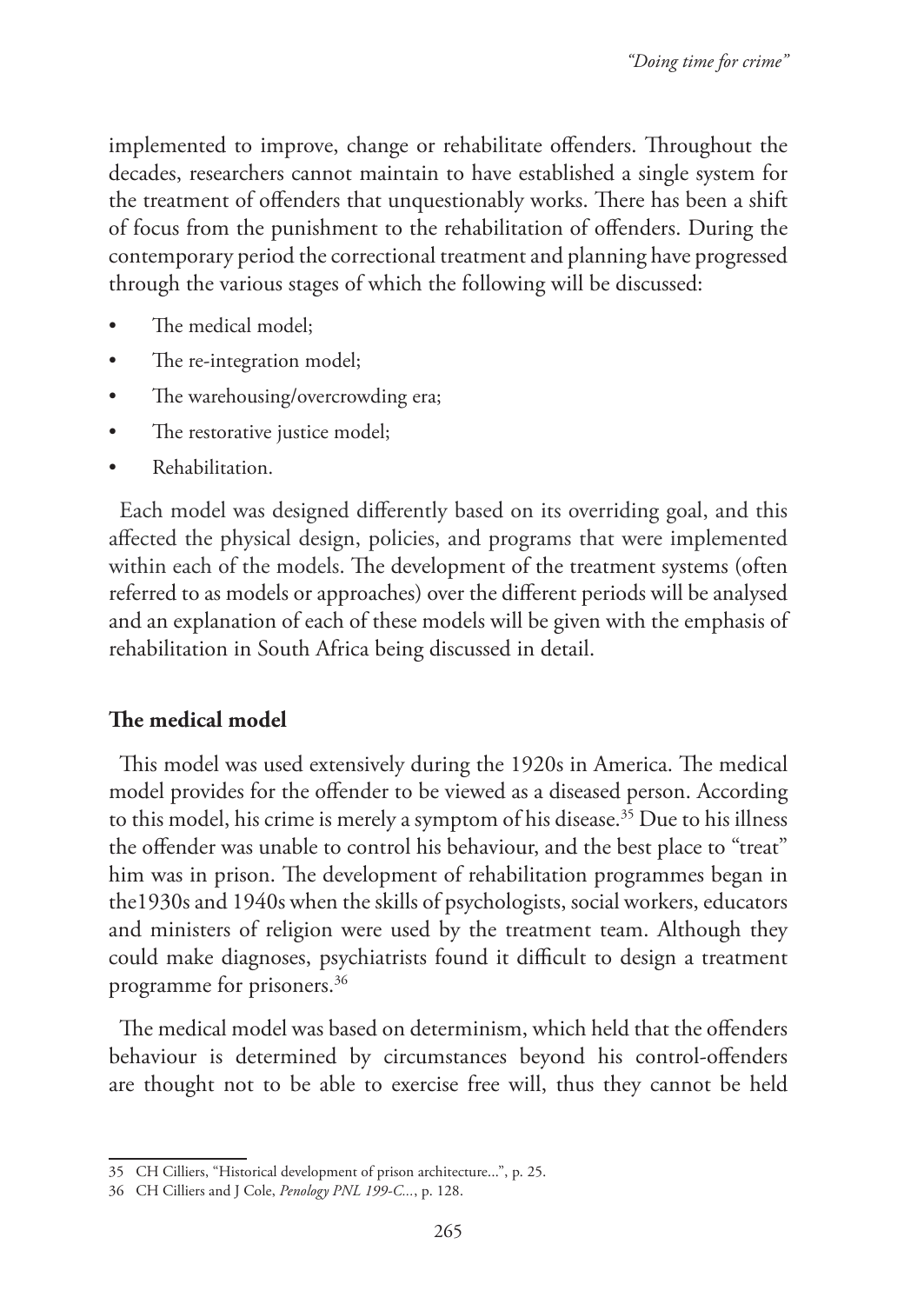responsible for their actions.37 The popularity of this model declined in the late 1960s in America. Institutional treatment did not succeed in reducing recidivism. The community began to doubt whether treatment could lead to change. During the 1970s there were other changes to the prison legislation, which were not linked with the political changes. Within the South African context corrections in their evolutionary history experimented with such a model

#### **The re-integration model**

Beginning in the 1960s the realities of prison crowding, combined with a renewed faith in humanity and the treatment era's belief in the possibility of behavioural change inspired a movement away from institutionalised corrections towards the creation of opportunities for reformation within local communities.38 The re-integration model is founded on the principles that the offender's problems emanated in the community; therefore they have to be solved within the community. The community therefore is also responsible for affording the offender the possibility for becoming a law-abiding citizen and continuous, adequate contact with society is necessary to achieve reintegration.39 Within the framework of the reintegration model change comes about by means of internalising.

In South Africa the present standpoint being adopted by the Department of Correctional Services is that the relationships between the offender, the victims, both the individual and the victim community, the community of origin, and society at large need to be nurtured and rebuilt throughout the period to which the offender has been sentenced.<sup>40</sup> Thus social re-integration is an essential component of rehabilitation and success cannot be achieved in isolation with the Department. Involvement of the community at large is crucial for the reduction of the recidivism rate. According to the Department of Correctional Services Draft Green Paper 2003,<sup>41</sup> the rate of recidivism in South Africa, is widely acknowledged as being unacceptably high. The lack of a proper infrastructure to handle released offenders contributes extensively to the overcrowding of corrections. The emphasis has been on transforming

<sup>37</sup> C Bartollas, *Correctional treatment: Theory and practice* (New Jersey, Prentice-Hall Inc, 1985), p. 26.

<sup>38</sup> F Schmalleger, *Criminal justice today - An introduction text for the 21st century* (New Jersey, Prentice-Hall, Inc. 1997), p. 448.

<sup>39</sup> CH Cilliers, "Historical development of prison architecture...", p. 27.

<sup>40</sup> Department of Correctional Services, *Draft green paper*...

<sup>41</sup> Department of Correctional Services, *Draft green paper...*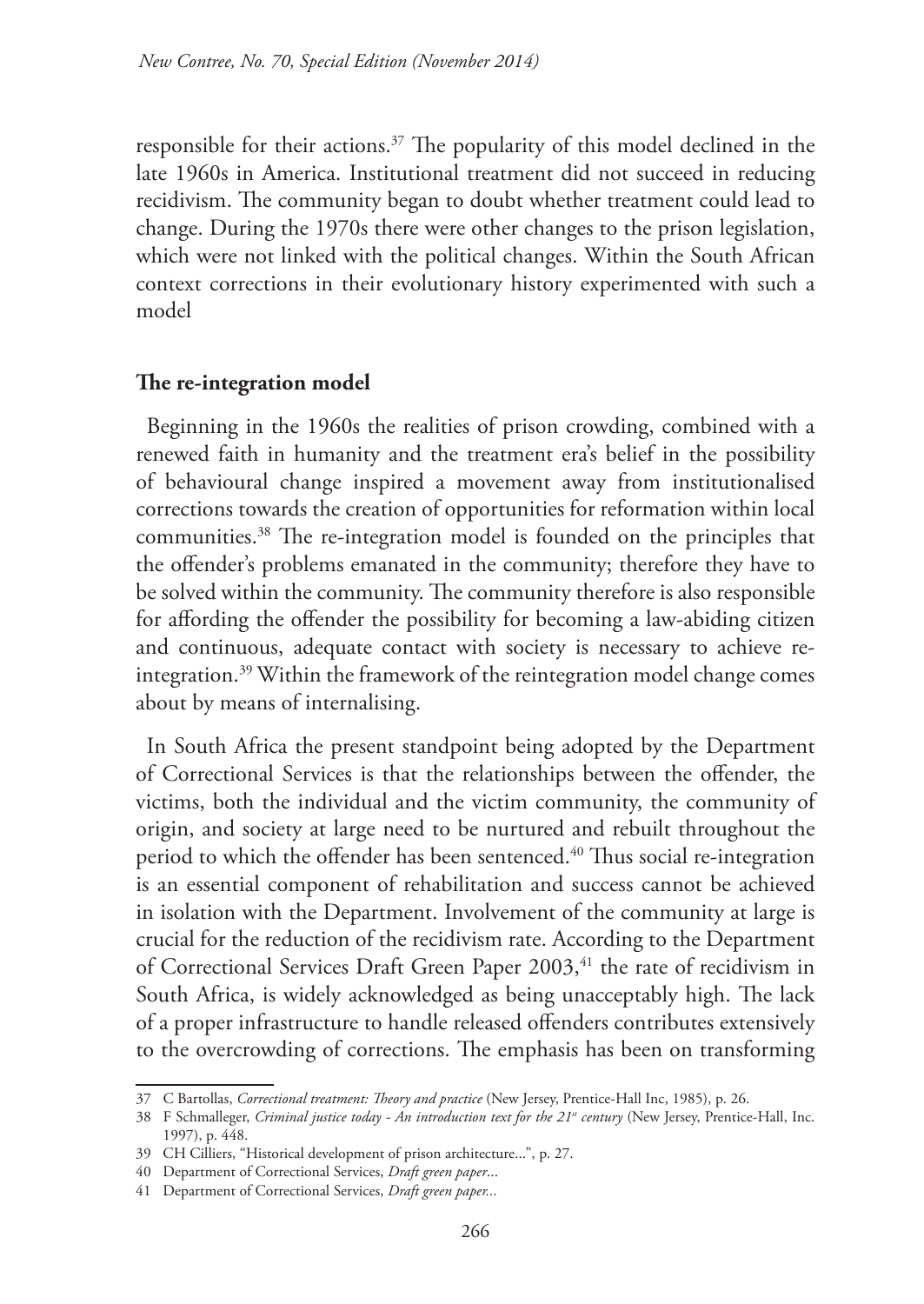the South African prisons from being so- called "universities of crime" into effective rehabilitation centres that produce individuals who are trained in market-related skills and who are capable of successful reintegration into their community as law-abiding citizens.

#### **The warehousing: Overcrowding era**

During the late 1970s and the 1980s, public disappointment, bred on high recidivism rates coupled with dramatic news stories of inmates who committed gruesome crimes while in the community, led many legislatures to restrict the most liberal aspects of educational and work release programs*42.* Recidivism rates were widely quoted in support of the drive to warehouse offenders: that is, an imprisonment strategy based upon the desire to prevent recurrent crime, but which has abandoned any hope of rehabilitation.

Although many of these measures are currently being enforced in countries such as America, Britain and South Africa, and various others throughout the world, overcrowding is very much a reality today. Thus overcrowding is the legacy of the warehousing era. Warehousing, a strategy, which continues to be advocated by many, has produced record correctional populations and possesses the potential to expand the number of people in corrections still farther.43

### **The restorative justice model**

Restorative justice, as opposed to retributive justice, requires synergy across the integrated justice system as to the rationale of sentencing an individual, the process of incarceration, and the role of correction.<sup>44</sup> Restorative justice endeavors to restore the balance within the community after offences have been committed. The current justice system in South Africa focuses on the relationship between the perpetrator and the state; the victim, however, is marginalized. Restorative justice reverts victims into the spotlight of the justice process. Restorative justice brings victims and offenders together in an attempt to promote community reintegration of the offender, rather than the

<sup>42</sup> F Schmalleger, *Criminal justice today...*, p. 450.

<sup>43</sup> F Schmalleger, *Criminal justice today...,* p. 453.

<sup>44</sup> Department of Correctional Services, *Draft green paper...*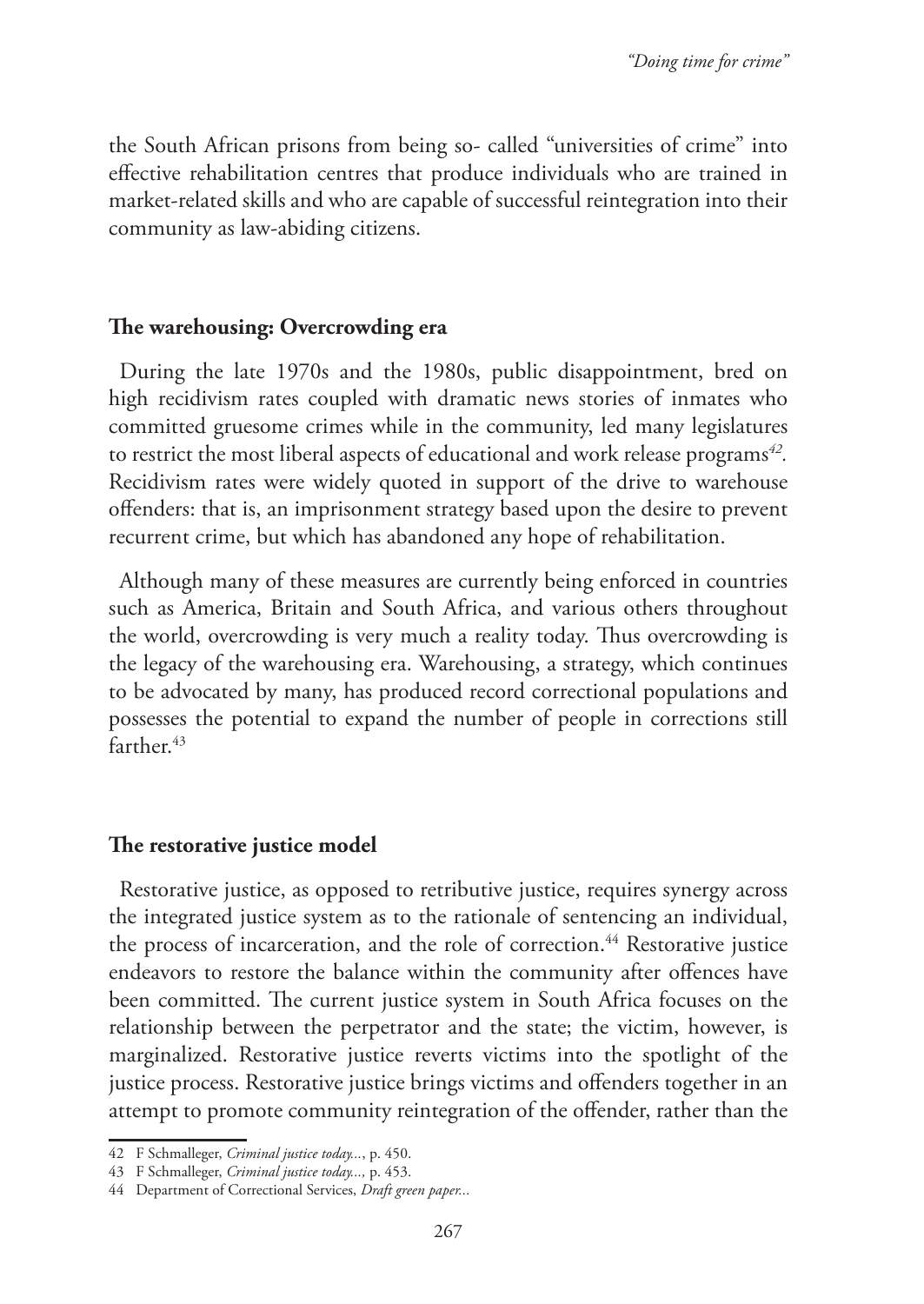exclusion resulting from punitive prison sentences.<sup>45</sup>

Thus Restorative Justice can be defined as a systematic response to wrongdoing that emphasizes healing the wounds of victims, offenders and communities generated by crime. The principles that underlie the approach to restorative justice shape the Department's approach to corrections namely:

- Crime is a violation of one person by another;
- All human beings have dignity and worth;
- The focus is on problem solving, healing and restoration of harmony and relationships; and
- Dialogue/Mediation and process negotiations are normative.

According to Zehr<sup>46</sup> viewed through a restorative justice perspective, crime is regarded as a violation of people and relationships. It creates obligations to make things right. Justice involves the victim, the offender, and the community in a search for solutions, which promote repair, reconciliation, and reassurance, for example, the Truth and Reconciliation Commission in South Africa where reconciliation, restoration and harmony became the fundamental basis of adjudication in the country. $47$ 

By the same token Giffard<sup>48</sup>maintains that a restorative justice approach in South African corrections can assist correctional authorities to help develop the offender's sense of responsibility. A correctional based restorative justice approach has as its central principle a confrontation between offender and victim. Rather than removing all decision-making from offenders, correctional authorities using this approach can support the offender in preparing for the responsibilities of a life in the community while he is still in the correctional facility. Restorative justice can provide the structure within which correctional authorities can develop transformation strategies, which are still underdeveloped in South African corrections.

<sup>45</sup> C Giffard, "Restorative justice in prisons – An option for South Africa?" Track Two, 2002, 11(2) (available at : http://ccrweb.ccr.uct.ac.za)two/11\_2/restorative.html,, as accessed on 14 January 2003), p. 1.

<sup>46</sup> DH Zehr, *Changing lenses: A new focus for crime and justice* (Scottdle. Ontario, Herald Press, 1990), p. 1.

<sup>47</sup> A Skelton, "Juvenile justice reform: Children's rights and responsibilities versus crime control" (Paper prepared for the conference on children's rights in a transitional society centre of child law, University of Pretoria, 1998), p. 4.

<sup>48</sup> C Giffard, "Restorative justice in prisons..., p. 15.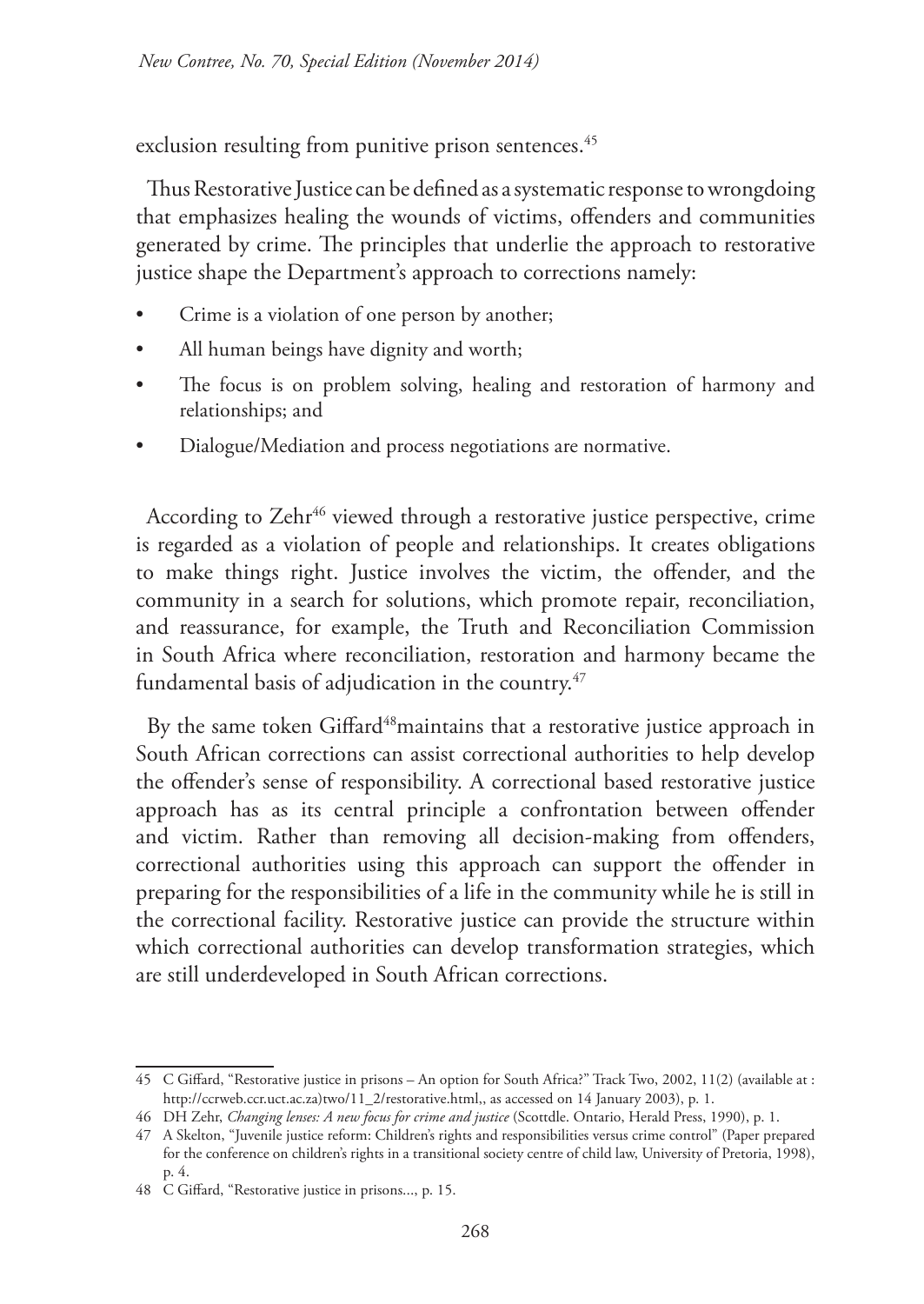## **Rehabilitative model in South Africa and specifically at the Westville Correctional Centre**

In line with DCS's strategic principles and policy on rehabilitation and reintegration of offenders, the Judicial Inspectorate for Correctional Services (JICS) was established in 1998 with the mission to ensure that all prisoners are detained in humane conditions and treated with human dignity which would prepare them for a dignified reintegration into their communities. Furthermore, the Act 111 of 1998 which established this Inspectorate states that it is an independent office with the object to facilitate the inspection of correctional centres in order that the treatment and conditions of inmates in correctional centres are reported to relevant authorities (Correctional Services Act 111 of 1998).

The Mission Statement of the Department of Correctional Services developed in 2002 regarded: "Placing rehabilitation at the centre of all Departmental activities in partnerships with external stakeholders, through:<sup>49</sup>

- The integrated application and direction of all Departmental resources to focus on the correction of offending behaviour, the promotion of social responsibility and the overall development of the person under correction.
- The cost-effective provision of correctional facilities that will promote security, correction, care and development services within an enabling human rights environment.
- Progressive and ethical management and staff practices within which every correctional official performs an effective correcting and encouraging role."

In partnership with the Department of Correctional Services in Durban, nongovernmental organizations such as Khulisa and NICRO and The President's Award for Youth Empowerment have contributed tremendously in fighting and eradicating crime from its grass roots through offender rehabilitation and reintegration programs which attempt to break the cycle of crime and violence in South Africa. *My path*,<sup>50</sup> rehabilitation and reintegration programs for offenders who have a minimum of two years (remaining) to serve at time of programme registration is facilitated by Khulisa and includes a number of processes that promote behavioural change and skills development.

<sup>49</sup> White Paper on Corrections, 2005 (available at: www.gov.za, as accessed on 21 September 2012), p. 37.

<sup>50</sup> My Path is a rehabilitation programme offered to offenders the Westville Correctional Centre.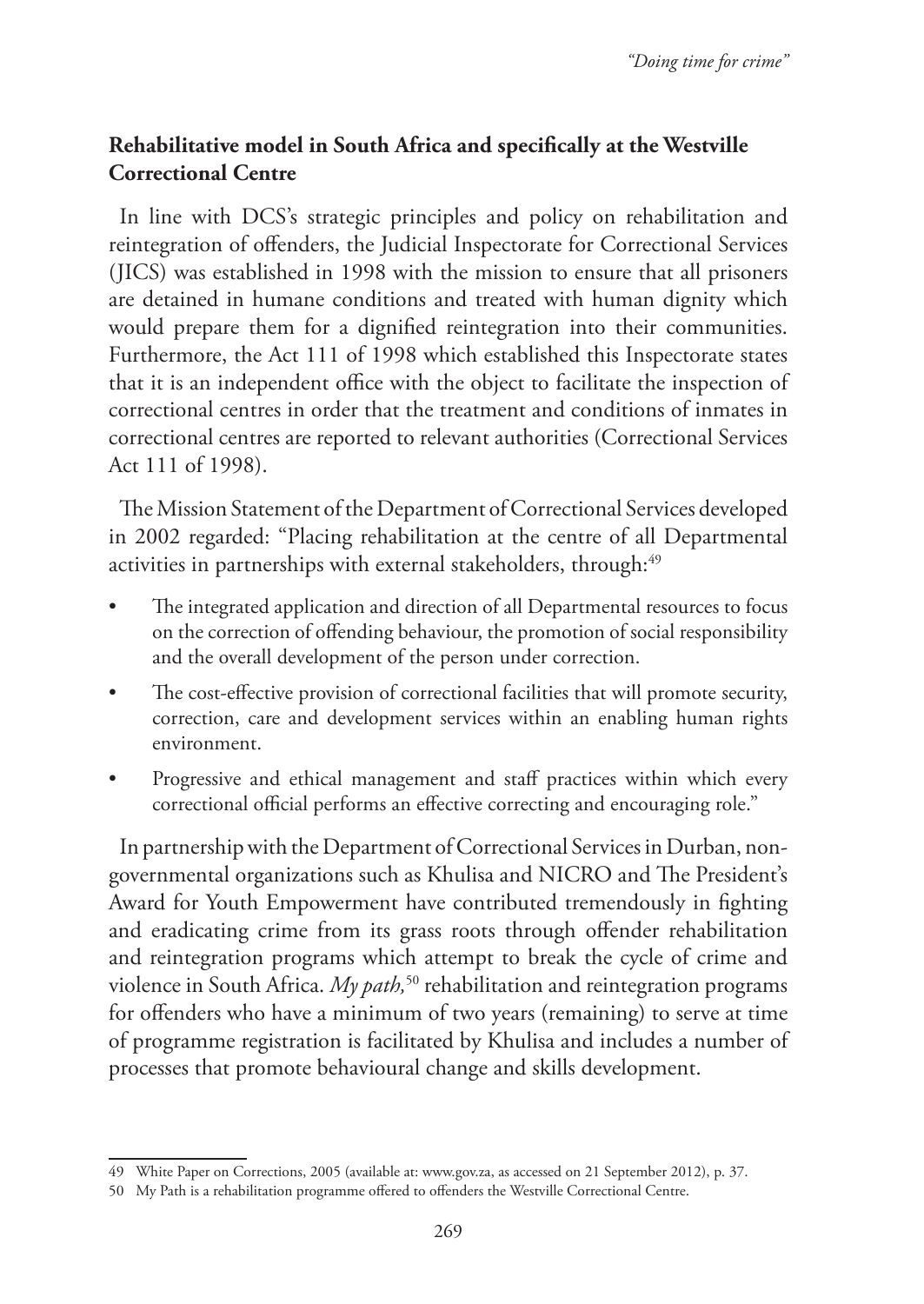Furthermore, Khulisa place offenders on a path to prepare them for re-entry into a positive, productive and meaningful lifestyle by building partnerships with potential employers to make jobs available upon their release and try to employ ex-offenders whenever possible. On the other hand, *Tough Enough Program (TEP)* facilitated by NICRO starts in prison and targets prisoners remaining with six or less months to serve and lasts between nine and twelve months. This programme assists offenders and their families to explore the opportunities and possibilities in assisting them to reintegrate into their community.<sup>51</sup>

During the period between 2000 and 2003 there has been continuous engagement with the Strategic Direction of the Department. Various role players have tried to interpret the purpose of the correctional system and decide on the policy direction, which was essential for successful delivery on rehabilitation and the prevention of recidivism*.* The Mvelaphanda Strategic Plan for 2002-2005, adopted by the Department in October 2001, put rehabilitation at the centre of all DCS activities. The Department continues to refine the Strategic Plan by further developments of concepts and components of the strategy.<sup>52</sup>

Successful reintegration should be the main aim of the correctional system. In his study on the role of civil society, organisations in prisoner support, rehabilitation and reintegration, Muntingh<sup>53</sup> found that some ex-offenders were not satisfied with the manner in which they were prepared for release. One participant described the pre-release programme used by the DCS as follows:

The pre-release programme from DCS does not really help. They tell how traffic lights work; green means go and red stop. But we know these things, this is not useful. How do you really prepare a person for release? You are really just dumped outside. We need a proper reintegration programme. DCS must at least try to have a reintegration programme. There are different options but they need to try harder to make it work, like learnerships.

<sup>51</sup> K Mpuang, "The case for effective offender reintegration", Document compiled for the National Symposium on Correctional Services, 1-2 August 2000, Florida, Technicon SA.

<sup>52</sup> K Mpuang, "The case for effective offender reintegration", ...

<sup>53</sup> L Muntingh, *A societal responsibility: The role of civil society organisations in prisoner support, rehabilitation and reintegration* (University of the Western Cape, Institute for Security Studies and the Community Law Centre, 2008).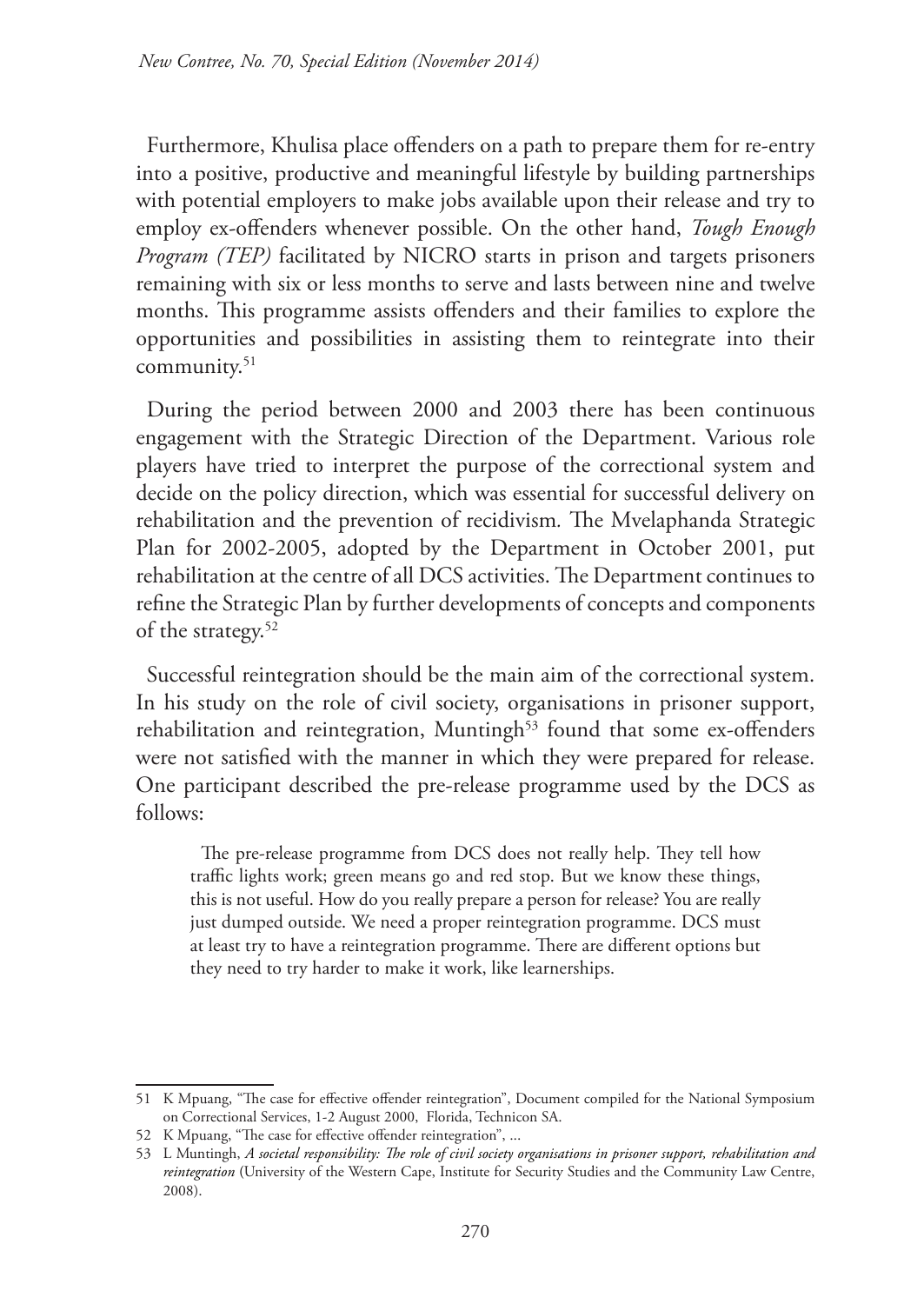## **Challenges facing some programmes offered at Westville Correctional Centre**

There are various rehabilitation programmes available at WCC; for example; life skills, education, diversion, sports and recreation, court readiness, sexual offences programme, aggressive offences programmes, drug and alcohol abuse; pre- release programmes, social work services, psychological services, religious care, education and training and work programs are offered.

For the purposes of this research and due to the restrictions on the page limit, the *Tough Enough Programme* (TEP) will be discussed. Currently the emphasis is placed on transforming South African prisons from being socalled universities of crime into effective rehabilitation centers that produce individuals who are capable of successful reintegration into their communities as law-abiding citizens.<sup>54</sup> It is in line with this reasoning that the National Institute for Crime Prevention and Reintegration of Offenders (NICRO), instituted the Offender Reintegration Programme which assists pre- and post-release prisoners with skills development, building and improving relationships, developing potential and motivation for action. *Tough Enough Programme* (TEP) is based on the assumption that change can be brought about in people by creating opportunities for them that will stimulate responsibility. This intensive programme challenges offenders to take full responsibility for their actions and hold themselves accountable for their future and their families. After being released, the prisoner and his/her family are supported for a period of six to nine months, after which the service is terminated depending on the prisoner's progress at the time.<sup>55</sup>

In a study conducted in Durban, South Africa, 2012, interviews with offenders were conducted within the Medium C Westville Correctional Centre. Interviews with ex-offenders were conducted at the Correctional Services' satellite Office in Durban City Centre whereas interviews with NICRO staff were conducted at NICRO's offices situated in the Durban Central Business District. Interviews with ex-offenders were also conducted at NICRO's Office and the DCS satellite office in Durban.

Participants raised concerns about offenders, who upon release have nowhere to go and end up committing more crimes so that they can go back to a

<sup>54</sup> Department of Correctional Services, (2004) Strategic Plan 2005/2006 –2009/2010, Government of South Africa.

<sup>55</sup> K Mpuang, "The case for effective offender reintegration", ...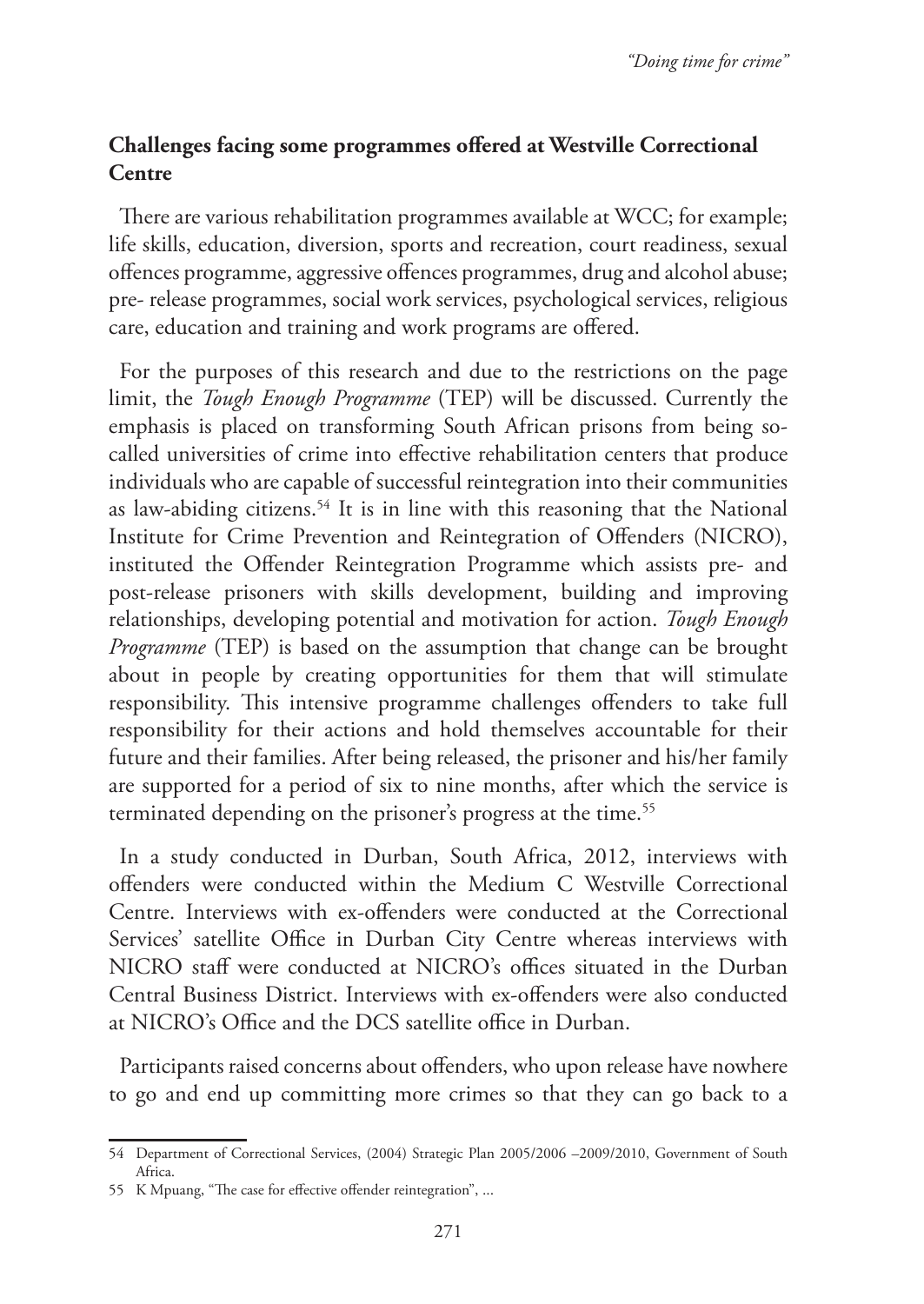correctional institution where they will get their basic needs such as shelter, food, water and clothing free of charge. They suggested that the same way there are orphanages for children who do not have parents or old age homes for older people, relevant stakeholders in government and non-governmental organizations should think about providing such homeless offenders homes, otherwise corrections may be the only place they can call home.

At this stage their theory is ok but what about those people who are in prison and they don't have homes where they go after finishing their sentences? That's another challenge

Our Government must build something like old age homes, like places where they keep orphans, just to keep people who have been released because they can come out and commit another crime because at least in prison they don't have to worry about accommodation or food.

Participants who implemented the programme also cited that sometimes they encounter problems of offenders who do not open up easily fearing that they may be exposed if they disclose sensitive information about themselves.

Our sessions involve discussing with offenders their crimes and try to see what their shortcomings were, but some offenders are not ready to open up probably fearing that it may affect their chances of being considered for parole

During the course of this study, through the interaction with offenders, it has emerged that they have unhealthy attitudes toward DCS service providers compared with NGO service providers which may influence the outcome of services offered to them. When asked why they behave differently towards their services providers they said they feel more comfortable around outside service providers because as they argue, they treat them with respect and care and are not negative about them compared to DCS staff whom they spend most of their time with in their everyday correctional institution life. It is evident that offenders choose when and with whom they open up to, depending on how they perceive them, yet offenders who participated in this study claim that they are more comfortable with outside service providers when internal service providers believe they do not open up enough. Rehabilitation is achieved through interventions to change attitudes, behaviour and social circumstances.

Others expressed concerns about offenders, who attend the programme with high and sometimes unrealistic expectations that upon their release NICRO will find them employment, shelter or funds to start their own businesses.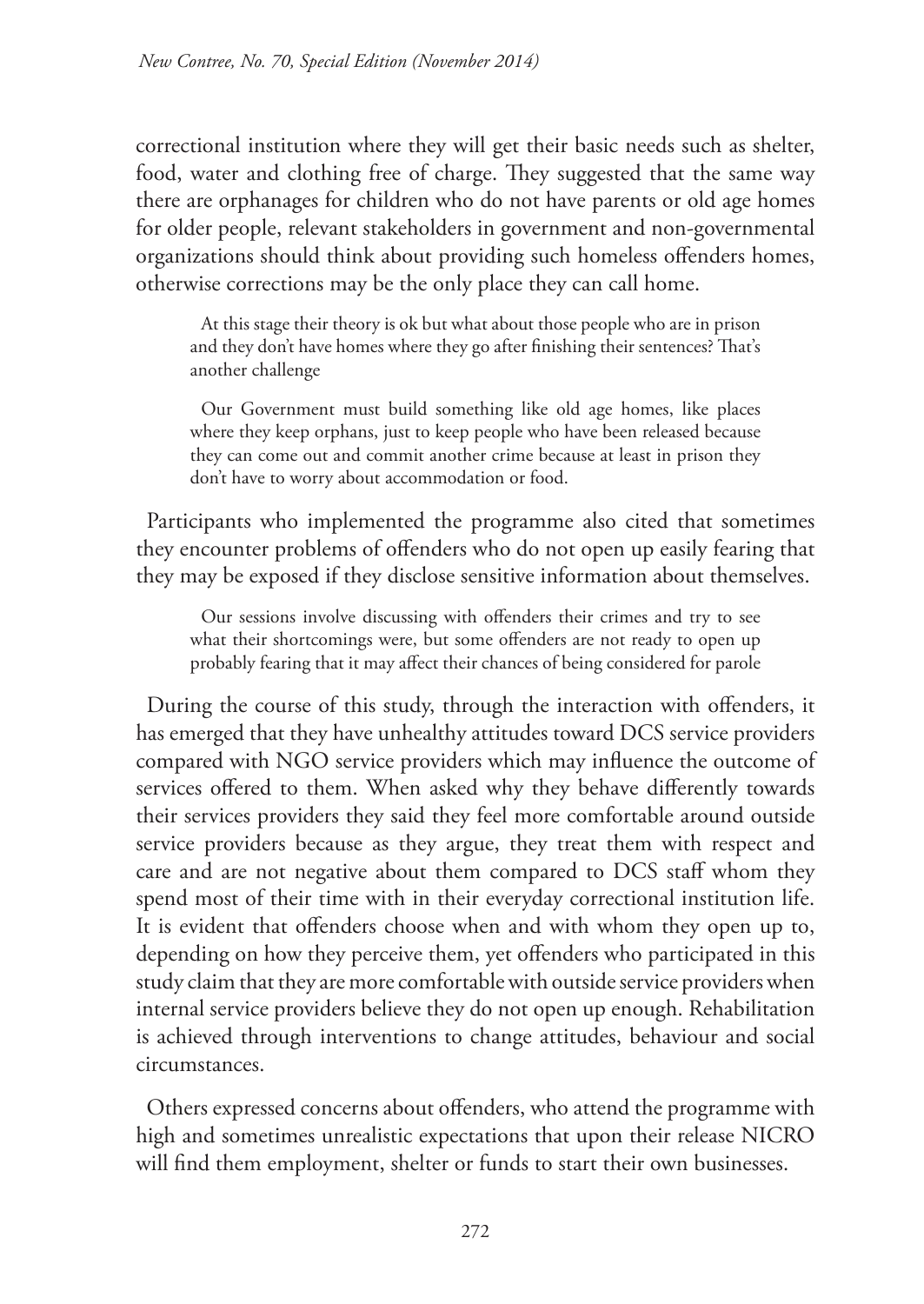Some offenders join our program hoping that we will provide them with money, tools or material things. We used to provide these in the past but due to financial constraints and finding out that they would sell tools we give them to get money; we no longer provide financial assistance or tool kits.

At the Westville Female Section the Journey Outreach programs for correctional facilities were first initiated in 2006 and are currently ongoing in South Africa. This project was initiated in 2006 to provide Journeywork to female inmates at Westville Prison and has grown to include centres in Durban and KwaZulu-Natal. The main aim of this programme is to present offenders with an intensive rehabilitation program so that the rate of recidivism is reduced and that offenders are equipped with the essential self-empowerment mechanisms to reintegrate into their families and society upon their release.

Although these are offered, the implementations of these programmes are often hindered due to the lack of human and financial resources and the large offender profile at the centre. Furthermore, prison overcrowding causes administrative problems and harmful consequences to prisoners' morale. The influx of prisoners and the high level of overcrowding it produces, badly compromise the evaluation and classification of incoming prisoners, consequently, assigning prisoners to facilities depends largely on whether and where there is available bed space rather than any matching of individual prisoner's need with available programming resources.

#### **Conclusion**

Imprisonment began in the eighteenth century by the Pennsylvania Quakers as a humane way to treat lawbreakers. Instead of being subjected to public humiliation, being mutilated or flogged. Offenders were given the Bible to read and placed in solitary confinement to do penance. Over the decades, despite the changes and improvements in the correctional systems of most countries, imprisonment has still remained an instrument of retaliatory punishment rather than an instrument of rehabilitation. History has indicated that prisons that are focused on punishment to the exclusion of everything else fail miserably in their attempts to reform and rehabilitate offenders. The same applies to correctional institutions where discipline and control are absent.<sup>56</sup>

<sup>56</sup> Cilliers, "Historical development of prison architecture", p.31.